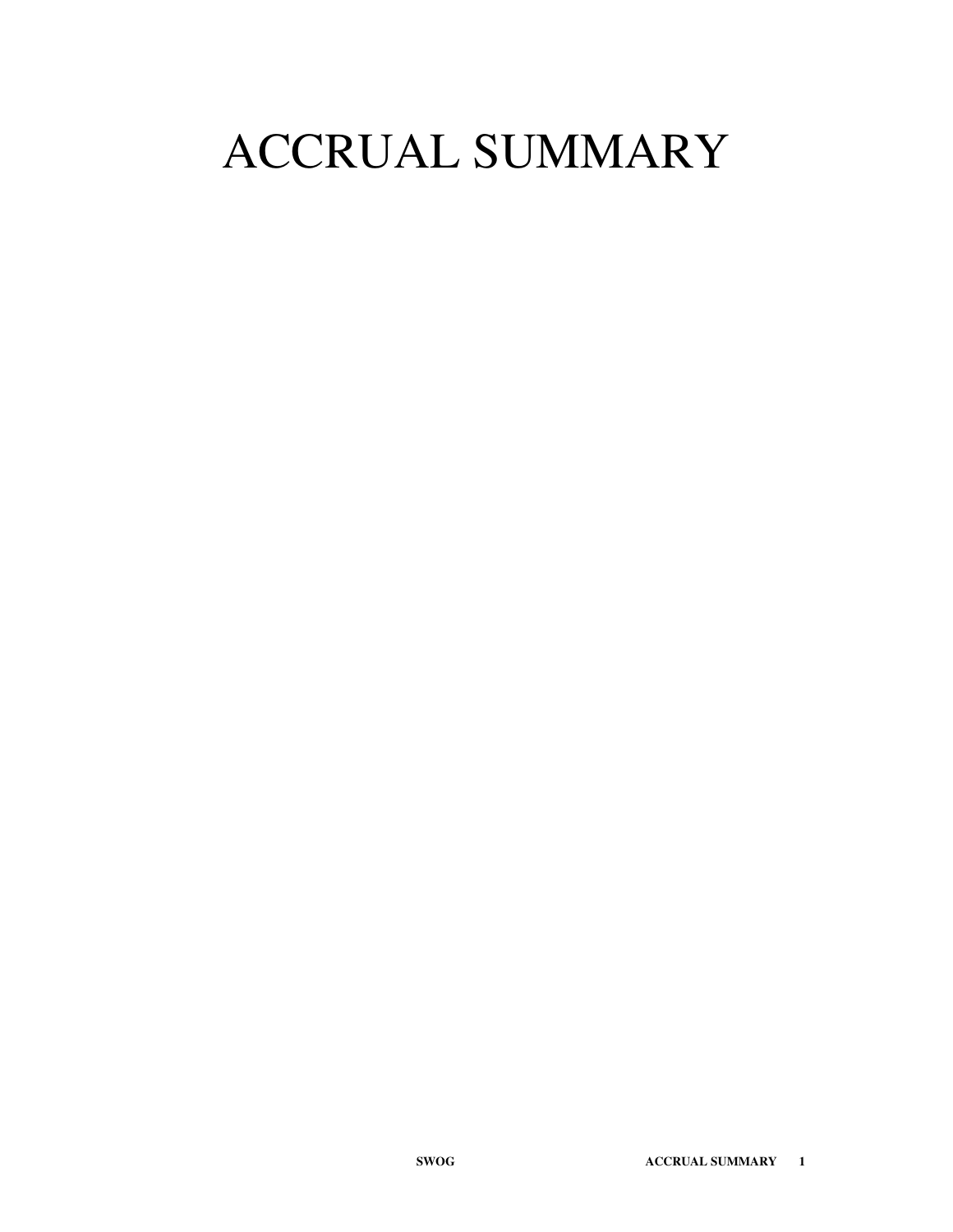#### **CONTENTS**

| Membership Accrual for All Committees                            |  |
|------------------------------------------------------------------|--|
|                                                                  |  |
|                                                                  |  |
| SWOG-Credited Registrations to All Studies and                   |  |
|                                                                  |  |
|                                                                  |  |
|                                                                  |  |
| Participants Registered to Any Network Trial                     |  |
|                                                                  |  |
|                                                                  |  |
|                                                                  |  |
|                                                                  |  |
|                                                                  |  |
| Participants Followed on SWOG-Coordinated Trials by Committee 16 |  |
|                                                                  |  |
|                                                                  |  |
|                                                                  |  |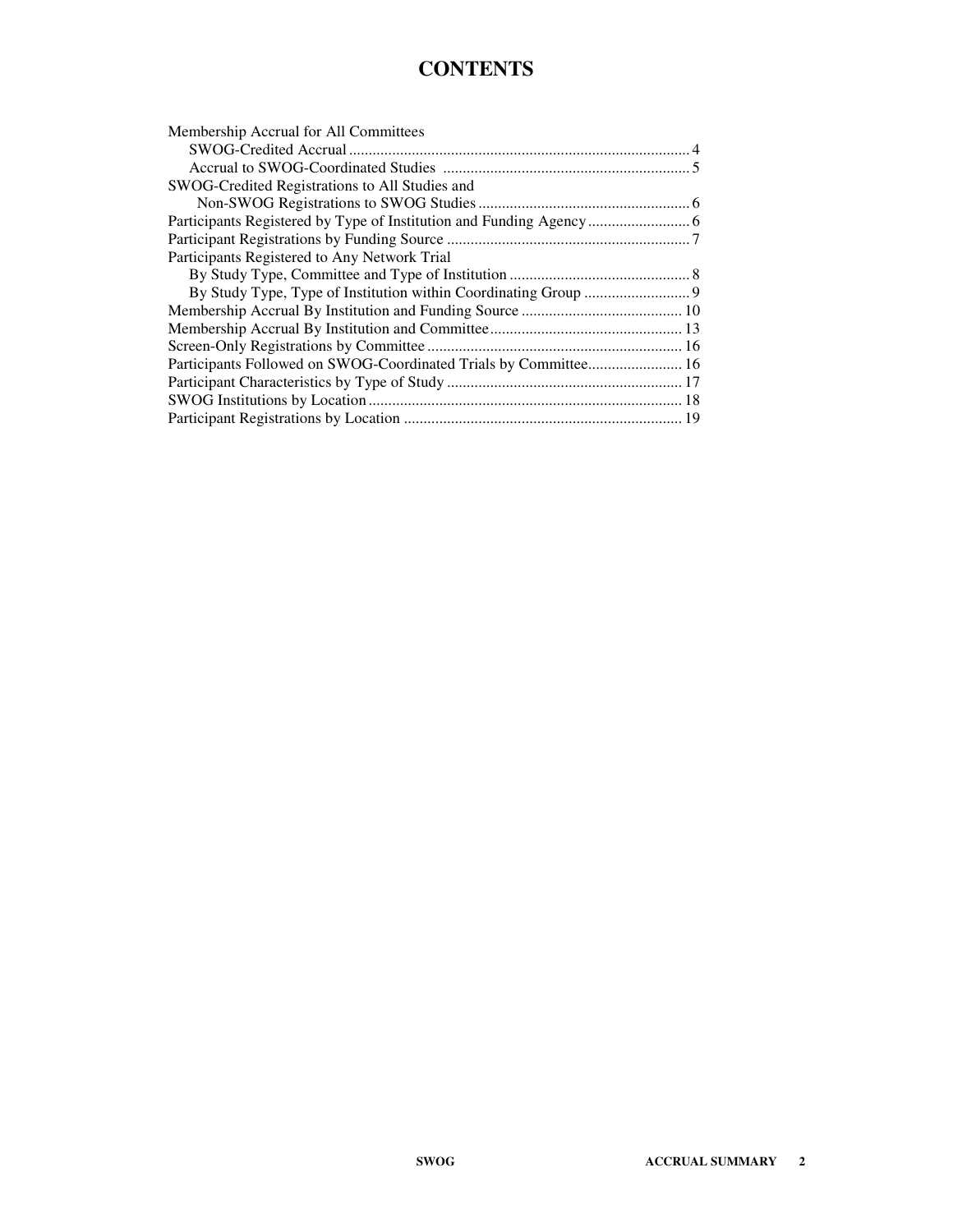The Accrual Summary includes Participant registrations for SWOG coordinated trials as well as those credited to SWOG institutions for non-SWOG coordinated trials. Participants being screened for a study are counted only if they register for a subsequent clinical trial (screen failures are not counted in general accrual numbers).

In the following tables, trials are broken down by various factors including Funding Source and Study Type.

- Studies indicated as "Other Funding" are studies which are not sponsored by NCTN or NCORP.
- Studies listed with Study Type of "Other" includes those primarily under the NCORP Research Base program.

Registrations to studies for which SWOG no longer has an active disease committee and are not championed by a SWOG committee are grouped under "Non-SWOG Committees" (e.g. Brain, Sarcoma, Gynecology and Head and Neck).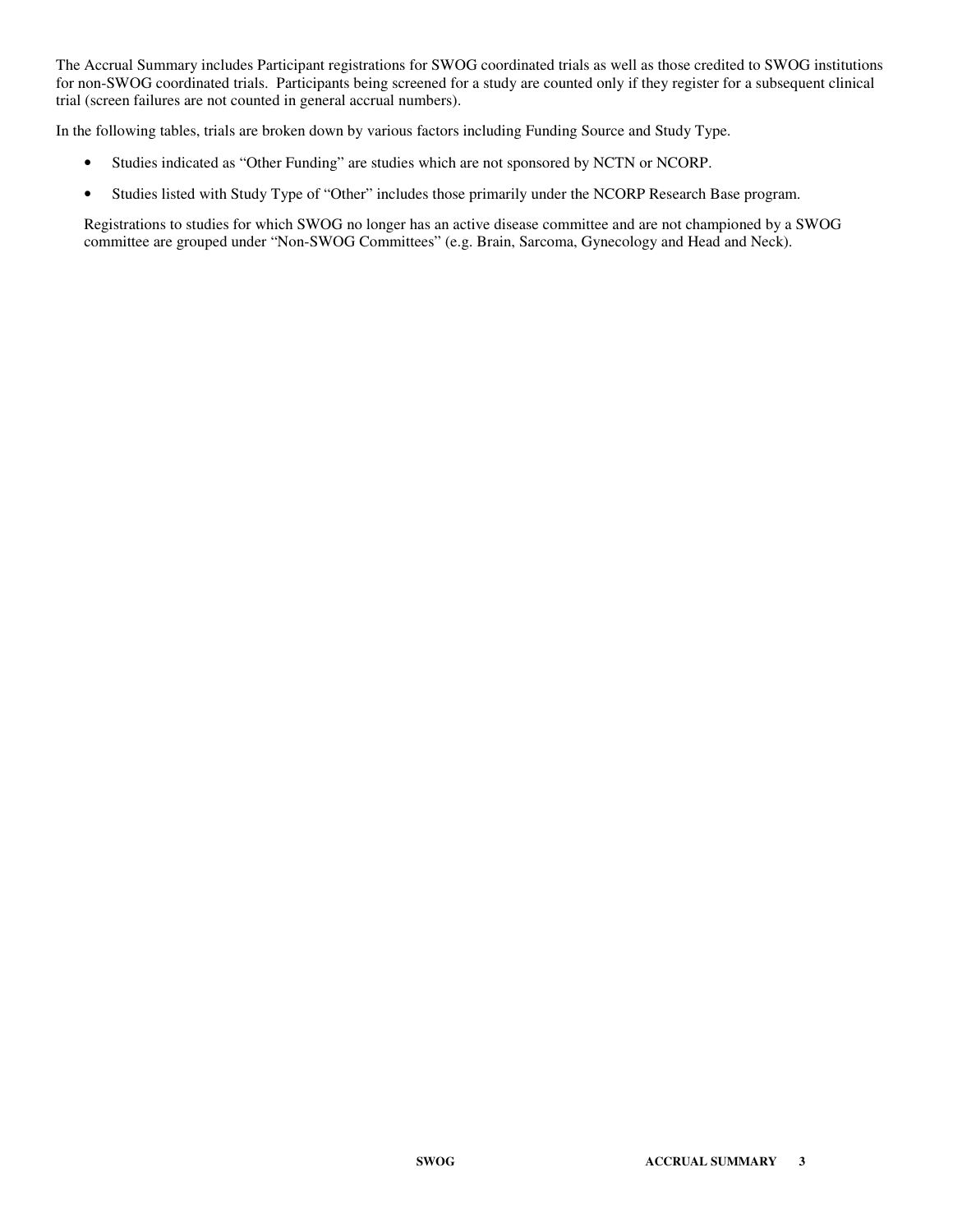# **SWOG-Credited Accrual**

#### **To Any Network Trial**

Type of Institution



#### Coordinating Group

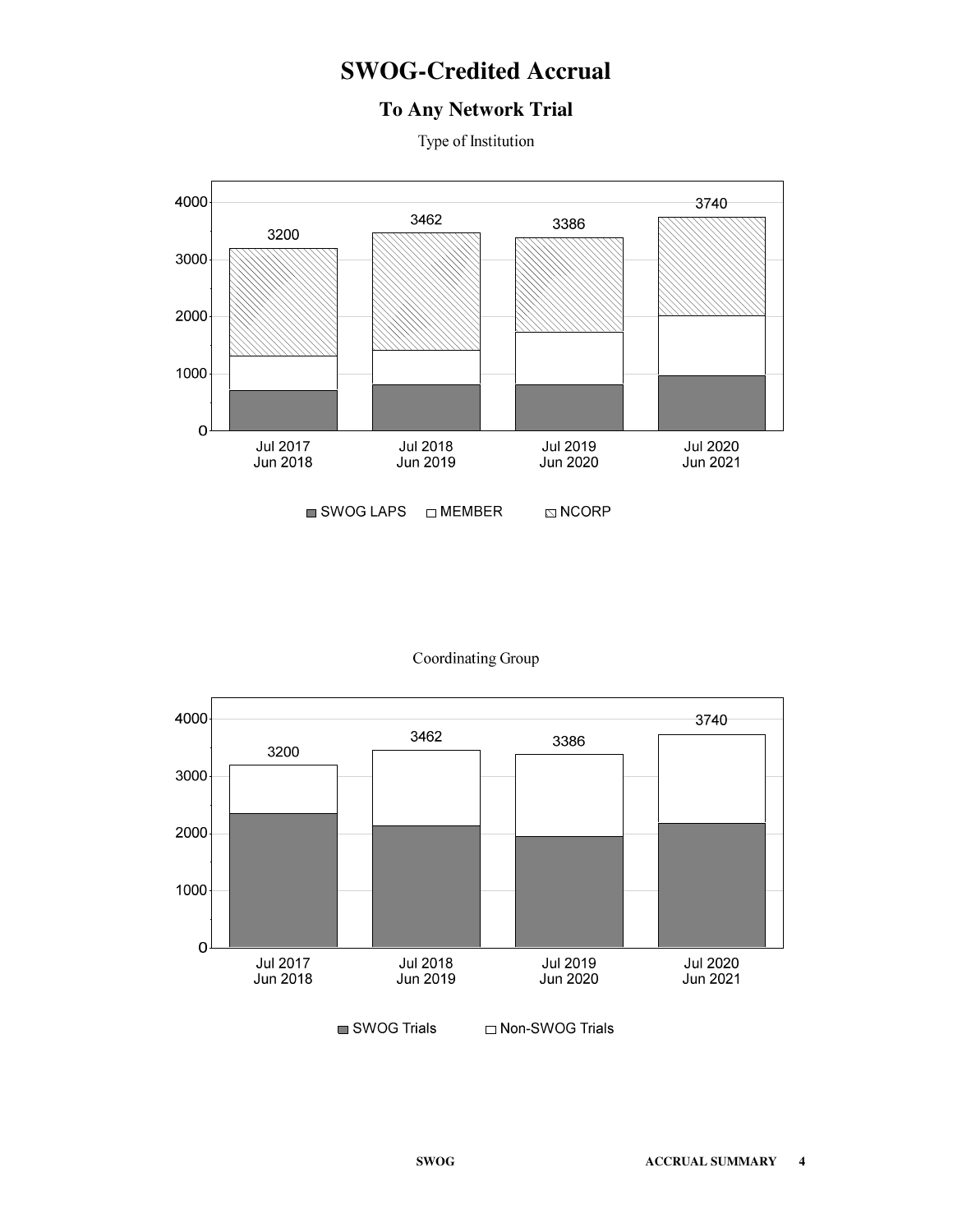#### **Accrual to SWOG-Coordinated Studies**

#### **By Any Network Group**

Type of Institution



Type of Study



\*Study Type of "Other" includes those primarily under the NCORP Research Base.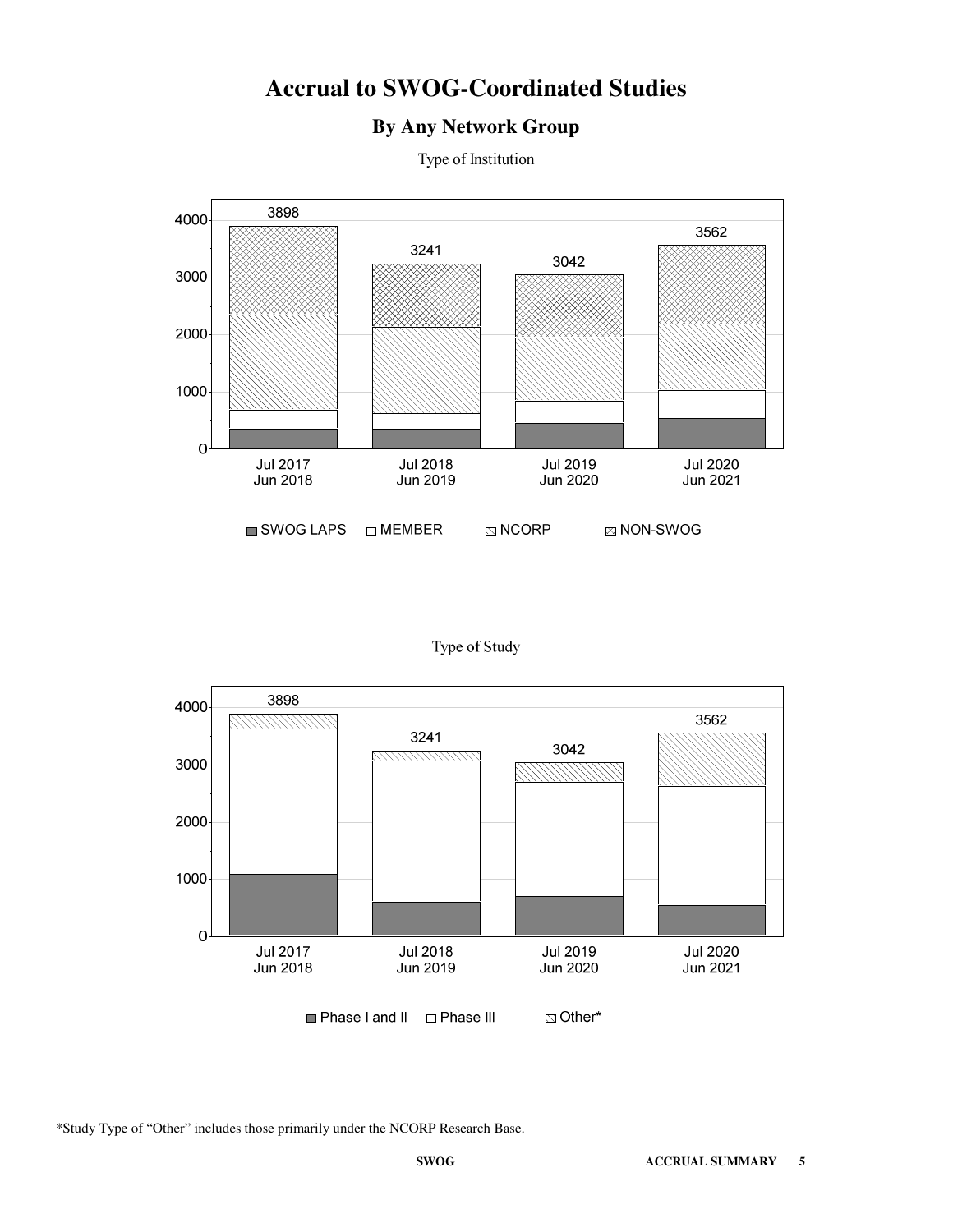# **SWOG-Credited Registrations to All Studies and Non-SWOG Registrations to SWOG Studies**

**By Committee and Funding Type**



July 2020 through June 2021

NCTN Studies

 $\Box$  NCORP Studies

⊠ Other Funded Studies\*\*

§ Registrations to studies for which SWOG no longer has an active disease committee are grouped under "Non-SWOG Committees" (e.g. Brain, Sarcoma, Gynecology and Head and Neck).

# **Participants Registered by Type of Institution and Funding Agency**

|                         |                       | <b>SWOG</b><br><b>Registrations</b><br>to<br><b>SWOG Studies</b> |                |                  | <b>Non-SWOG</b><br><b>Registrations</b><br>to<br><b>SWOG Studies</b> |                | <b>SWOG</b><br><b>Registrations</b><br>to<br><b>Non-SWOG Studies</b> |                       |                |  |  |  |
|-------------------------|-----------------------|------------------------------------------------------------------|----------------|------------------|----------------------------------------------------------------------|----------------|----------------------------------------------------------------------|-----------------------|----------------|--|--|--|
|                         | <b>Jul18</b><br>Jun19 | <b>Jul19</b><br>Jun20                                            | Jul20<br>Jun21 | Jul18<br>Jun19   | <b>Jul19</b><br>Jun20                                                | Jul20<br>Jun21 | Jul18<br>Jun19                                                       | <b>Jul19</b><br>Jun20 | Jul20<br>Jun21 |  |  |  |
| <b>Funding Type</b>     |                       |                                                                  |                |                  |                                                                      |                |                                                                      |                       |                |  |  |  |
| <b>NCTN Studies</b>     | 971                   | 1189                                                             | 1198           | 677              | 845                                                                  | 1093           | 769                                                                  | 646                   | 976            |  |  |  |
| <b>NCORP Studies</b>    | 1160                  | 758                                                              | 985            | 433              | 248                                                                  | 286            | 562                                                                  | 790                   | 571            |  |  |  |
| Other Funded Studies**  | $\overline{0}$        | $\overline{c}$                                                   | $\mathbf{0}$   | $\mathbf{0}$     | $\mathbf{0}$                                                         | $\theta$       | $\theta$                                                             | 1                     | 10             |  |  |  |
|                         | 2131                  | 1949                                                             | 2183           | 1110             | 1093                                                                 | 1379           | 1331                                                                 | 1437                  | 1557           |  |  |  |
| Committee               |                       |                                                                  |                |                  |                                                                      |                |                                                                      |                       |                |  |  |  |
| <b>Breast</b>           | 367                   | 163                                                              | 163            | 325              | 185                                                                  | 217            | 279                                                                  | 150                   | 132            |  |  |  |
| Ca Care Delivery        | 1022                  | 352                                                              | 71             | 369              | 193                                                                  | 15             | 495                                                                  | 725                   | 516            |  |  |  |
| Ca Survivorship         | 62                    | 58                                                               | 43             | 37               | 21                                                                   | 12             | 40                                                                   | 16                    | 21             |  |  |  |
| Early Tx                | 31                    | 102                                                              | 17             | 24               | 63                                                                   | 15             | 48                                                                   | 20                    | $\overline{4}$ |  |  |  |
| Gastrointestinal        | 30                    | 114                                                              | 91             | 29               | 126                                                                  | 120            | 63                                                                   | 42                    | 69             |  |  |  |
| Genitourinary           | 323                   | 384                                                              | 326            | 204              | 185                                                                  | 206            | 100                                                                  | 161                   | 208            |  |  |  |
| Leukemia                | 41                    | 21                                                               | 29             | 21               | 8                                                                    | 9              | 63                                                                   | 124                   | 124            |  |  |  |
| Lung                    | 66                    | 131                                                              | 138            | 19               | 77                                                                   | 93             | 96                                                                   | 42                    | 70             |  |  |  |
| Lymphoma                | 10                    | 68                                                               | 144            | 10               | 95                                                                   | 225            | 20                                                                   | 55                    | 82             |  |  |  |
| Melanoma                | 89                    | 119                                                              | 97             | 33               | 62                                                                   | 52             | 14                                                                   | 19                    | 24             |  |  |  |
| Multiple Myeloma        | 14                    | 87                                                               | 193            | 12               | 44                                                                   | 156            | 53                                                                   | 7                     | 9              |  |  |  |
| Palliative and EOL Care | 26                    | 20                                                               | 37             | 18               | $\tau$                                                               | 21             | $\theta$                                                             | $\theta$              | $\overline{0}$ |  |  |  |
| Prevention and Epi      | 31                    | 19                                                               | 195            | 9                | 14                                                                   | 93             | 3                                                                    | 9                     | $\overline{4}$ |  |  |  |
| Symp Ctrl QOL           | 19                    | 311                                                              | 639            | $\boldsymbol{0}$ | 13                                                                   | 145            | 16                                                                   | 40                    | 30             |  |  |  |
| Non-SWOG Committees§    | $\overline{0}$        | $\theta$                                                         | $\Omega$       | $\theta$         | $\Omega$                                                             | $\overline{0}$ | 41                                                                   | 27                    | 264            |  |  |  |
|                         | 2131                  | 1949                                                             | 2183           | 1110             | 1093                                                                 | 1379           | 1331                                                                 | 1437                  | 1557           |  |  |  |

\*\* Other Funded Studies are studies which are non-NCTN, non-NCORP.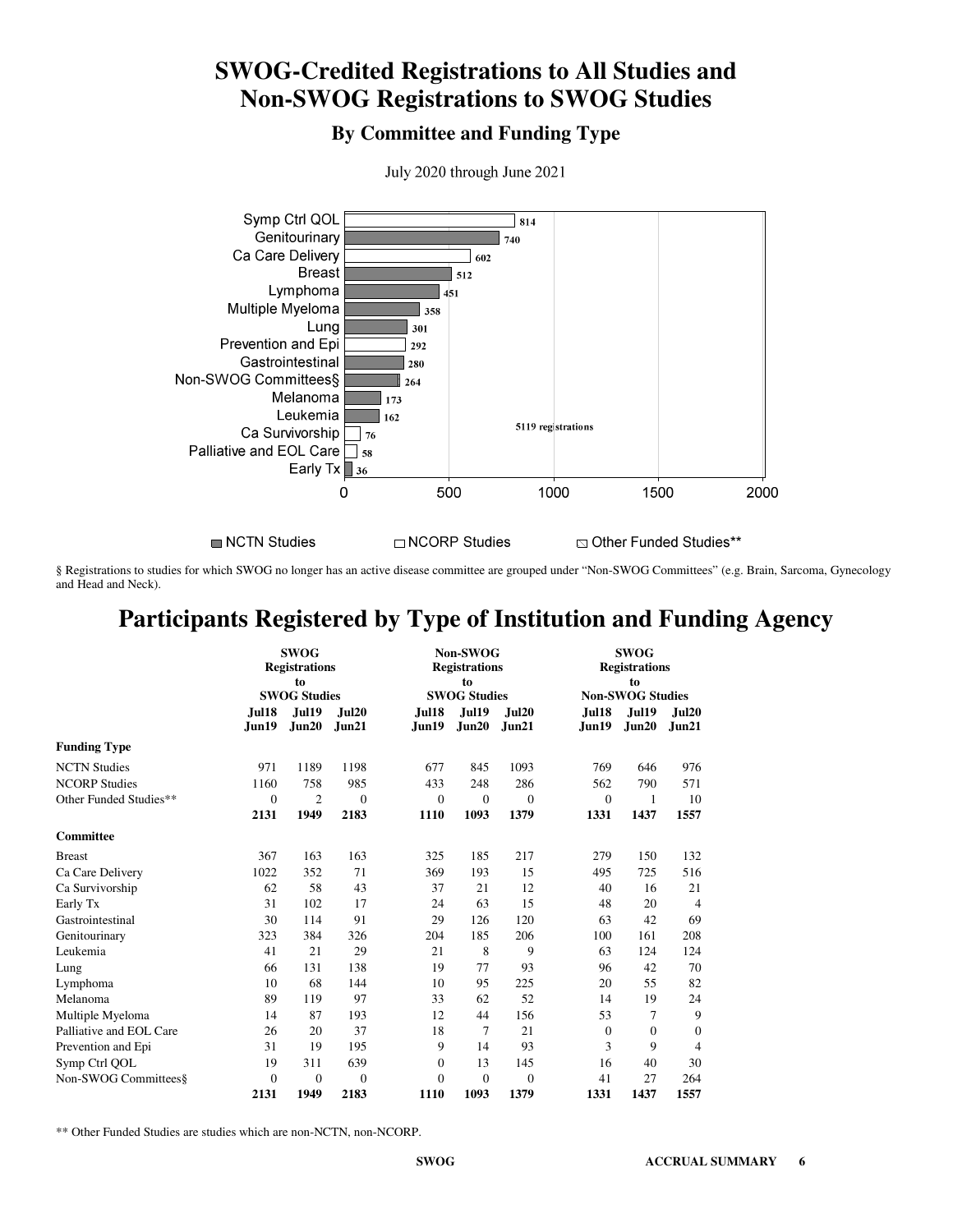## **Participants Registered to NCTN Funded Trials by Committee and Type of Institution**

|                       | <b>SWOG LAPS</b> |                   |              |       | <b>MEMBER</b>                     |              |              | <b>NCORP</b>                      |              | <b>NON-SWOG</b> |                                   |              |  |  |
|-----------------------|------------------|-------------------|--------------|-------|-----------------------------------|--------------|--------------|-----------------------------------|--------------|-----------------|-----------------------------------|--------------|--|--|
|                       | Jul 18           | Jun19 Jun20 Jun21 | Jul19 Jul20  | Jul18 | Jul19<br><b>Jun19</b> Jun20 Jun21 | <b>Jul20</b> | Jul18        | <b>Jul19</b><br>Jun19 Jun20 Jun21 | <b>Jul20</b> | Jul18           | <b>Jul19</b><br>Jun19 Jun20 Jun21 | <b>Jul20</b> |  |  |
| <b>Breast</b>         | 225              | 96                | 87           | 141   | 84                                | 81           | 275          | 133                               | 127          | 325             | 185                               | 217          |  |  |
| Early Tx              | 32               | 38                | 6            | 29    | 56                                | 4            | 18           | 28                                | 11           | 24              | 63                                | 15           |  |  |
| Gastrointestinal      | 46               | 63                | 71           | 26    | 39                                | 39           | 21           | 54                                | 50           | 29              | 126                               | 120          |  |  |
| Genitourinary         | 180              | 233               | 179          | 110   | 145                               | 166          | 133          | 167                               | 189          | 204             | 185                               | 206          |  |  |
| Leukemia              | 38               | 64                | 64           | 37    | 42                                | 49           | 29           | 39                                | 40           | 21              | 8                                 | 9            |  |  |
| Lung                  | 51               | 45                | 61           | 59    | 30                                | 51           | 52           | 98                                | 96           | 19              | 77                                | 93           |  |  |
| Lymphoma              | 11               | 56                | 107          | 14    | 25                                | 53           | 5            | 42                                | 66           | 10              | 95                                | 225          |  |  |
| Melanoma              | 35               | 62                | 52           | 32    | 37                                | 32           | 36           | 39                                | 37           | 33              | 62                                | 52           |  |  |
| Multiple Myeloma      | 27               | 21                | 57           | 27    | 44                                | 73           | 13           | 29                                | 72           | 12              | 44                                | 156          |  |  |
| Symp Ctrl QOL         | $\Omega$         | $\mathbf{0}$      | $\mathbf{0}$ |       | $\theta$                          | $\Omega$     | $\mathbf{0}$ | $\Omega$                          | $\Omega$     | $\Omega$        | $\Omega$                          | $\Omega$     |  |  |
| Non-SWOG Committees & | 22               | 14                | 99           | 7     | 8                                 | 70           | 8            | 4                                 | 85           | $\theta$        | $\Omega$                          | $\Omega$     |  |  |
|                       | 667              | 692               | 783          | 483   | 510                               | 618          | 590          | 633                               | 773          | 677             | 845                               | 1093         |  |  |

## **Participants Registered to NCORP Funded Trials by Committee and Type of Institution**

|                         | <b>SWOG LAPS</b> |                          |                   |          | <b>MEMBER</b> |                          |          | <b>NCORP</b> |                          | <b>NON-SWOG</b> |                         |                   |  |
|-------------------------|------------------|--------------------------|-------------------|----------|---------------|--------------------------|----------|--------------|--------------------------|-----------------|-------------------------|-------------------|--|
|                         |                  |                          | Jul18 Jul19 Jul20 |          | Jul18 Jul19   | Jul20                    |          | Jul18 Jul19  | Jul20                    |                 |                         | Jul18 Jul19 Jul20 |  |
|                         |                  | <b>Jun19</b> Jun20 Jun21 |                   |          |               | <b>Jun19 Jun20 Jun21</b> |          |              | <b>Jun19</b> Jun20 Jun21 |                 | $Jun19$ $Jun20$ $Jun21$ |                   |  |
| <b>Breast</b>           | 0                | $\Omega$                 | 0                 | $\Omega$ | $\Omega$      | 0                        |          |              | $\Omega$                 | 0               | 0                       | $\theta$          |  |
| Ca Care Delivery        | 105              | 75                       | 66                | 51       | 306           | 203                      | 1361     | 694          | 318                      | 369             | 193                     | 15                |  |
| Ca Survivorship         | 20               | 16                       | 11                | 31       | 26            | 13                       | 51       | 32           | 40                       | 37              | 21                      | 12                |  |
| Palliative and EOL Care | 2                | $\Omega$                 | 10                | 22       | 16            | 13                       | 2        | 4            | 14                       | 18              |                         | 21                |  |
| Prevention and Epi      | 4                | 4                        | 46                | 11       | 13            | 53                       | 19       |              | 100                      | 9               | 14                      | 93                |  |
| Symp Ctrl QOL           | 11               | 30                       | 51                | 3        | 48            | 139                      | 20       | 273          | 479                      | $\Omega$        | 13                      | 145               |  |
| Non-SWOG Committees &   | 3                | $\Omega$                 | 0                 |          | $\Omega$      | $\Omega$                 | $\Omega$ | $\Omega$     | $\Omega$                 | 0               | 0                       | $\Omega$          |  |
|                         | 145              | 125                      | 184               | 119      | 409           | 421                      | 1458     | 1014         | 951                      | 433             | 248                     | 286               |  |

# **Participants Registered to Trials Funded by Other Sources by Committee and Type of Institution**

|                       | <b>SWOG LAPS</b> |                   |              | <b>MEMBER</b> |                             |                   | <b>NCORP</b> |               | NON-SWOG                                                                |              |          |  |
|-----------------------|------------------|-------------------|--------------|---------------|-----------------------------|-------------------|--------------|---------------|-------------------------------------------------------------------------|--------------|----------|--|
|                       |                  | Jul18 Jul19 Jul20 |              |               | Jul18 Jul19 Jul20           | Jul18 Jul19 Jul20 |              |               | Jul18 Jul19 Jul20                                                       |              |          |  |
|                       |                  |                   |              |               |                             |                   |              |               | Jun19 Jun20 Jun21 Jun19 Jun20 Jun21 Jun19 Jun20 Jun21 Jun19 Jun20 Jun21 |              |          |  |
| Ca Care Delivery      |                  |                   |              |               | - 0                         |                   |              | $0 \t 2 \t 0$ |                                                                         |              | $\Omega$ |  |
| Non-SWOG Committees § |                  |                   | $\theta$     |               | $0 \quad 3$                 |                   |              | $0 \t 0 \t 1$ |                                                                         |              | $\Omega$ |  |
|                       |                  |                   | $\mathbf{0}$ |               | $3^{\circ}$<br>$\mathbf{0}$ |                   |              | $0 \t 2 \t 1$ | $\mathbf{0}$                                                            | $\mathbf{0}$ | $\bf{0}$ |  |

§ Registrations to studies for which SWOG no longer has an active disease committee are grouped under "Non-SWOG Committees" (e.g. Brain, Sarcoma, Gynecology and Head and Neck)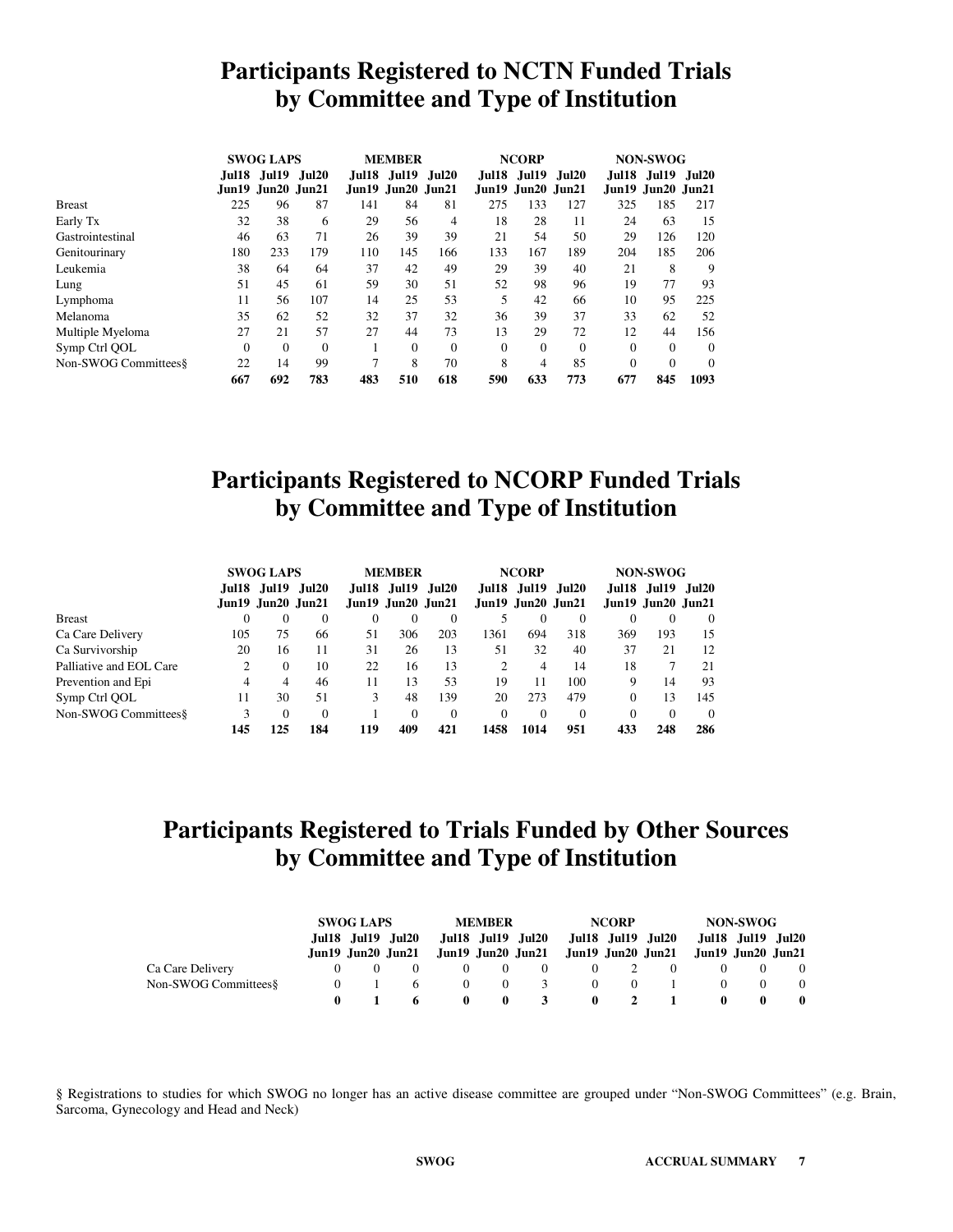# **Participants Registered to Any Network Trial**

**Jul 2017 Jul 2018 Jul 2019 Jul 2020 Jun 2018 Jun 2019 Jun 2020 Jun 2021**

|                         |          |                |                |                | <b>Total</b> |
|-------------------------|----------|----------------|----------------|----------------|--------------|
| <b>Total</b>            | 4749     | 4572           | 4479           | 5119           | 18919        |
| <b>Study Type</b>       |          |                |                |                |              |
| Phase I and II          | 1186     | 701            | 794            | 724            | 3405         |
| Phase III               | 3246     | 3529           | 3240           | 3162           | 13177        |
| Other*                  | 317      | 342            | 445            | 1233           | 2337         |
| <b>Committee</b>        |          |                |                |                |              |
| <b>Breast</b>           | 1089     | 971            | 498            | 512            | 3070         |
| Ca Care Delivery        | 1694     | 1886           | 1270           | 602            | 5452         |
| Ca Survivorship         | 37       | 139            | 95             | 76             | 347          |
| Early Tx                | 454      | 103            | 185            | 36             | 778          |
| Gastrointestinal        | 202      | 122            | 282            | 280            | 886          |
| Genitourinary           | 305      | 627            | 730            | 740            | 2402         |
| Leukemia                | 66       | 125            | 153            | 162            | 506          |
| Lung                    | 286      | 181            | 250            | 301            | 1018         |
| Lymphoma                | 14       | 40             | 218            | 451            | 723          |
| Melanoma                | 308      | 136            | 200            | 173            | 817          |
| Multiple Myeloma        | 85       | 79             | 138            | 358            | 660          |
| Palliative and EOL Care | 64       | 44             | 27             | 58             | 193          |
| Prevention and Epi      | 89       | 43             | 42             | 292            | 466          |
| Symp Ctrl QOL           | 10       | 35             | 364            | 814            | 1223         |
| Non-SWOG Committees§    | 46       | 41             | 27             | 264            | 378          |
| <b>Institution Type</b> |          |                |                |                |              |
| <b>SWOG</b>             |          |                |                |                |              |
| <b>SWOG LAPS</b>        | 717      | 812            | 818            | 973            | 3320         |
| Member                  | 599      | 602            | 919            | 1042           | 3162         |
| <b>NCORP</b>            | 1884     | 2048           | 1649           | 1725           | 7306         |
| <b>Total SWOG</b>       | 3200     | 3462           | 3386           | 3740           | 13788        |
| Non-SWOG                |          |                |                |                |              |
| <b>ALLIANCE</b>         | 430      | 349            | 382            | 407            | 1568         |
| <b>CCTG</b>             | 33       | 23             | 12             | 60             | 128          |
| COG                     | $\theta$ | $\Omega$       | 54             | 118            | 172          |
| <b>ECOG-ACRIN</b>       | 469      | 391            | 310            | 374            | 1544         |
| NRG                     | 482      | 347            | 335            | 420            | 1584         |
| <b>UNICANCER</b>        | 135      | $\overline{0}$ | $\overline{0}$ | $\overline{0}$ | 135          |
| <b>Total Non-SWOG</b>   | 1549     | 1110           | 1093           | 1379           | 5131         |

\*Study Type of "Other" includes those primarily under the NCORP Research Base.

§ Registrations to studies for which SWOG no longer has an active disease committee are grouped under "Non-SWOG Committees" (e.g. Brain, Sarcoma, Gynecology and Head and Neck).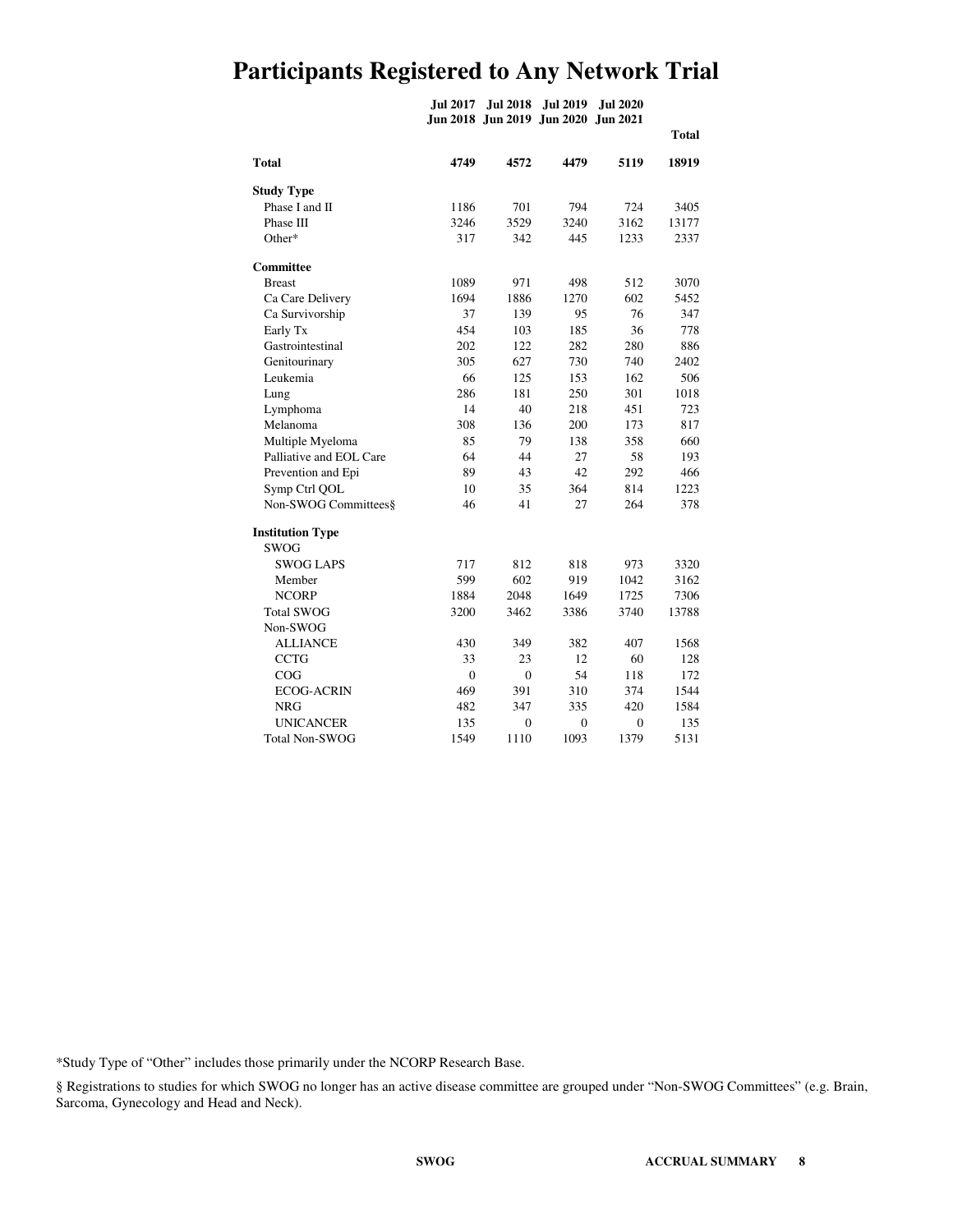# **Participants Registered to Any Network Trial**

|                             | <b>Jul 2017</b>  | <b>Jul 2018</b> | <b>Jul 2019</b><br>Jun 2018 Jun 2019 Jun 2020 Jun 2021 | <b>Jul 2020</b> |                |
|-----------------------------|------------------|-----------------|--------------------------------------------------------|-----------------|----------------|
|                             |                  |                 |                                                        |                 | <b>Total</b>   |
|                             | 4749             | 4572            | 4479                                                   | 5119            | 18919          |
| <b>SWOG Coordinated</b>     | 3898             | 3241            | 3042                                                   | 3562            | 13743          |
| <b>Study Type</b>           |                  |                 |                                                        |                 |                |
| Phase I and II              | 1089             | 605             | 694                                                    | 547             | 2935           |
| Phase III                   | 2542             | 2473            | 2011                                                   | 2089            | 9115           |
| Other*                      | 267              | 163             | 337                                                    | 926             | 1693           |
| <b>Institution Type</b>     |                  |                 |                                                        |                 |                |
| <b>SWOG LAPS</b>            | 355              | 342             | 455                                                    | 532             | 1684           |
| Member                      | 330              | 275             | 390                                                    | 498             | 1493           |
| <b>NCORP</b>                | 1664             | 1514            | 1104                                                   | 1153            | 5435           |
| Non-SWOG                    | 1549             | 1110            | 1093                                                   | 1379            | 5131           |
| <b>Funding Source</b>       |                  |                 |                                                        |                 |                |
| <b>NCTN Studies</b>         | 2215             | 1648            | 2034                                                   | 2291            | 8188           |
| <b>NCORP Studies</b>        | 1683             | 1593            | 1006                                                   | 1271            | 5553           |
| Other Funded Studies**      | $\mathbf{0}$     | $\mathbf{0}$    | $\overline{c}$                                         | $\mathbf{0}$    | $\overline{c}$ |
| <b>Non-SWOG Coordinated</b> | 851              | 1331            | 1437                                                   | 1557            | 5176           |
| <b>Study Type</b>           |                  |                 |                                                        |                 |                |
| Phase I and II              | 97               | 96              | 100                                                    | 177             | 470            |
| Phase III                   | 704              | 1056            | 1229                                                   | 1073            | 4062           |
| Other*                      | 50               | 179             | 108                                                    | 307             | 644            |
| <b>Institution Type</b>     |                  |                 |                                                        |                 |                |
| <b>SWOG LAPS</b>            | 362              | 470             | 363                                                    | 441             | 1636           |
| Member                      | 269              | 327             | 529                                                    | 544             | 1669           |
| <b>NCORP</b>                | 220              | 534             | 545                                                    | 572             | 1871           |
| <b>Funding Source</b>       |                  |                 |                                                        |                 |                |
| <b>NCTN Studies</b>         | 636              | 769             | 646                                                    | 976             | 3027           |
| <b>NCORP Studies</b>        | 215              | 562             | 790                                                    | 571             | 2138           |
| Other Funded Studies**      | $\boldsymbol{0}$ | $\mathbf{0}$    | $\mathbf{1}$                                           | 10              | 11             |

\* Study Type of "Other" includes those primarily under the NCORP Research Base.

**\***\* Other Funded Studies are studies which are non-NCTN, non-NCORP.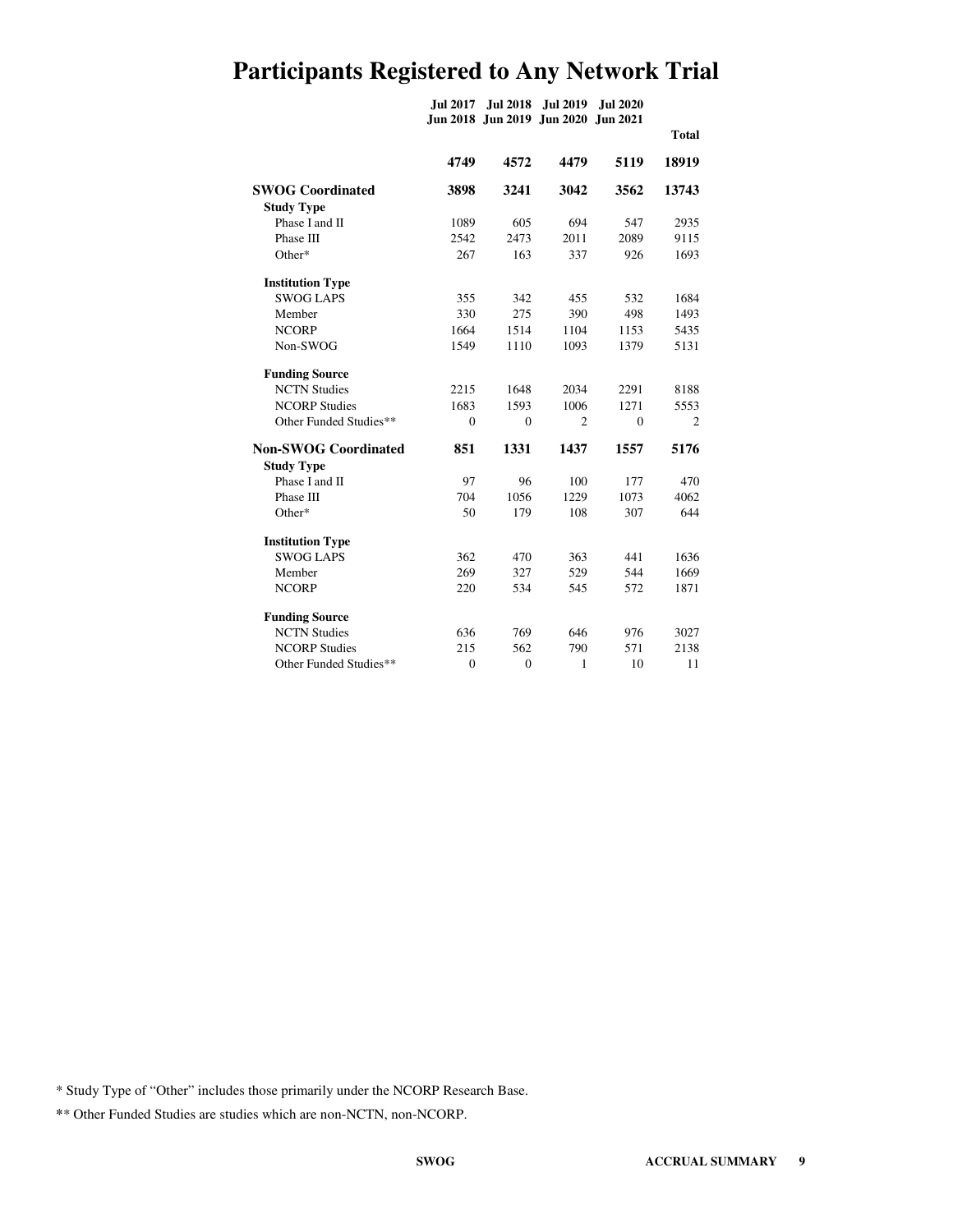# **Accrual by Institution and Funding Agency**

# Membership Credited Registrations (Excludes screening registrations)

July 1, 2020 – June 30, 2021

|                                   | <b>SWOG</b><br><b>CTEP</b><br><b>Funded</b> | <b>SWOG</b><br><b>DCP</b><br><b>Funded</b> | <b>SWOG</b><br>Coordinated<br>Total | Non-SWOG<br>Coordinated  | Grand<br><b>Total</b> |
|-----------------------------------|---------------------------------------------|--------------------------------------------|-------------------------------------|--------------------------|-----------------------|
| <b>SWOG LAPS</b>                  |                                             |                                            |                                     |                          |                       |
|                                   |                                             |                                            |                                     |                          |                       |
| Birmingham, U of AL (17812)       | 11                                          | $\blacksquare$                             | 11                                  | 17                       | 28                    |
| <b>Cleveland Clinic OH (301)</b>  | 13                                          | 14                                         | 27                                  | 74                       | 101                   |
| Colorado, U of (10120)            | 8                                           | $\mathbf{1}$                               | $\boldsymbol{9}$                    | 14                       | 23                    |
| Poudre Valley Hosp (11190)        | 1                                           | $\overline{\phantom{a}}$                   | $\mathbf{1}$                        | $\tau$                   | 8                     |
| UCH Mem Hosp Central (10436)      | $\mathbf{1}$                                | $\overline{\phantom{a}}$                   | $\mathbf{1}$                        | 9                        | 10                    |
| VAMC Rocky Mountain (11133)       | $\mathbf{1}$                                | 1                                          | $\overline{2}$                      | $\mathbf{Q}$             | 11                    |
| Davis, U of CA (10176)            | 29                                          | $\mathbf{1}$                               | 30                                  | 27                       | 57                    |
| Gene Upshaw Mem TFCC (13091)      | $\overline{c}$                              | $\overline{\phantom{a}}$                   | $\overline{2}$                      | $\overline{\phantom{a}}$ | $\mathfrak{2}$        |
| Duke Univ Med Ctr (31629)         | $\boldsymbol{2}$                            | $\blacksquare$                             | $\overline{2}$                      | $\mathbf{1}$             | 3                     |
| Fred Hutchinson CRC (11153)       | 22                                          | 6                                          | 28                                  | 22                       | 50                    |
| Skagit Valley Hosp (10666)        | $\overline{\phantom{a}}$                    | $\overline{\phantom{a}}$                   |                                     | $\mathbf{1}$             | 1                     |
| St Joseph Reg MC (15801)          | $\overline{\phantom{a}}$                    | $\mathfrak{2}$                             | $\overline{2}$                      | $\overline{\phantom{a}}$ | $\overline{c}$        |
| MD Anderson CC (11439)            | 82                                          | 3                                          | 85                                  | 3                        | 88                    |
| Michigan, U of (4700)             | 19                                          | $\overline{2}$                             | 21                                  | 26                       | 47                    |
| MidMichigan Med Ctr (11812)       | $\sim$                                      | $\overline{\phantom{a}}$                   |                                     | 5                        | 5                     |
| Northwestern Univ (21514)         | 26                                          | $\mathbf{1}$                               | 27                                  | $\mathbf{1}$             | 28                    |
| Ohio State Univ (17368)           | 8                                           | $\mathbf{1}$                               | 9                                   | $\mathbf{2}$             | 11                    |
| Oklahoma, Univ of (17955)         | 26                                          | $\mathbf{1}$                               | 27                                  | $\overline{\phantom{a}}$ | 27                    |
| Rochester, Univ of (11400)        | 52                                          | 8                                          | 60                                  | 61                       | 121                   |
| Arnot Ogden Med Ctr (13424)       | 1                                           | $\frac{1}{2}$                              | $\mathbf{1}$                        | 10                       | 11                    |
| So Calif, U of (10138)            | 22                                          | 58                                         | 80                                  | 20                       | 100                   |
| Utah, U of (2501)                 | 44                                          | 9                                          | 53                                  | 46                       | 99                    |
| Grand Valley Onc (27667)          | 1                                           | $\overline{\phantom{a}}$                   | $\mathbf{1}$                        | 13                       | 14                    |
| VAMC Salt Lake City (11166)       | $\overline{c}$                              | $\overline{\phantom{a}}$                   | $\overline{2}$                      | 6                        | 8                     |
| Vanderbilt Univ (10973)           | $\overline{7}$                              | 6                                          | 13                                  | $\blacksquare$           | 13                    |
| Wayne State Univ (2701)           | 8                                           | $\mathbf{1}$                               | $\boldsymbol{9}$                    | 41                       | 50                    |
| Yale University (17377)           | 12                                          | 17                                         | 29                                  | 26                       | 55                    |
| <b>SWOG LAPS Total</b>            | 400                                         | 132                                        | 532                                 | 441                      | 973                   |
| <b>MEMBERS</b>                    |                                             |                                            |                                     |                          |                       |
| Arizona CC, Univ of (3009)        | 13                                          | 4                                          | 17                                  | 23                       | 40                    |
| Arkansas, U of (101)              | 8                                           |                                            | 8                                   | 126                      | 134                   |
| Highlands Onc Group (10885)       | $\overline{\phantom{a}}$                    | $\overline{\phantom{a}}$                   | $\overline{\phantom{a}}$            | 15                       | 15                    |
| Sacred Heart Hosp (10549)         | 1                                           | 28                                         | 29                                  | $\overline{c}$           | 31                    |
| <b>Banner MD Anderson (17761)</b> | 6                                           | $\mathbf{2}$                               | 8                                   | $\bf{0}$                 | 8                     |
| <b>Baylor College (11988)</b>     | 6                                           | $\blacksquare$                             | 6                                   | 10                       | 16                    |
| <b>Boston Medical Ctr (10635)</b> | 5                                           | $\blacksquare$                             | 5                                   | $\mathbf{1}$             | 6                     |
| Cedars-Sinai Med Ctr (14111)      | 14                                          | $\blacksquare$                             | 14                                  | $\overline{2}$           | 16                    |
| Cincinnati MC, U of (10509)       | 9                                           | $\overline{\phantom{a}}$                   | 9                                   | 6                        | 15                    |
| City of Hope CCC (10082)          | 36                                          | 13                                         | 49                                  | 5                        | 54                    |
| Desert Hospital (11205)           | $\bf{0}$                                    | $\blacksquare$                             | $\bf{0}$                            | 5                        | 5                     |
| H Lee Moffitt CC (11898)          | 48                                          | 3                                          | 51                                  | 3                        | 54                    |
| Harrington CC (11446)             | 5                                           | $\overline{\phantom{a}}$                   | 5                                   | $\mathbf{2}$             | 7                     |
| Henry Ford Hospital (501)         | $\bf{22}$                                   | 7                                          | 29                                  | 60                       | 89                    |
| <b>Irvine, U of CA (10498)</b>    | 15                                          | $\boldsymbol{9}$                           | 24                                  | 8                        | 32                    |
| PIH Health Hosp (11524)           | 3                                           | $\overline{\phantom{a}}$                   | 3                                   |                          | 3                     |
| St Jude Medical Ctr (11553)       | $\bar{\phantom{a}}$                         | $\overline{\phantom{a}}$                   | $\overline{\phantom{a}}$            | $\mathbf{1}$             | 1                     |
| VAMC Long Beach (10929)           | $\overline{c}$                              | $\blacksquare$                             | $\mathbf{2}$                        | 11                       | 13                    |
| Kentucky, U of (10012)            | 6                                           | $\blacksquare$                             | 6                                   | $\bf{0}$                 | 6                     |
| Mitchell Memorial CC (29498)      |                                             | $\overline{\phantom{a}}$                   |                                     | 8                        | 8                     |
| Lahey Hosp & Med Ctr (16037)      | 4                                           | 9                                          | 13                                  | 21                       | 34                    |
| St Joseph Hospital (23919)        | $\sim$                                      | $\overline{4}$                             | $\overline{4}$                      | $\overline{\phantom{a}}$ | 4                     |
| Loma Linda Univ (10682)           | $\overline{\mathbf{4}}$                     | $\mathbf{1}$                               | ${\bf 5}$                           | $\overline{\mathbf{4}}$  | 9                     |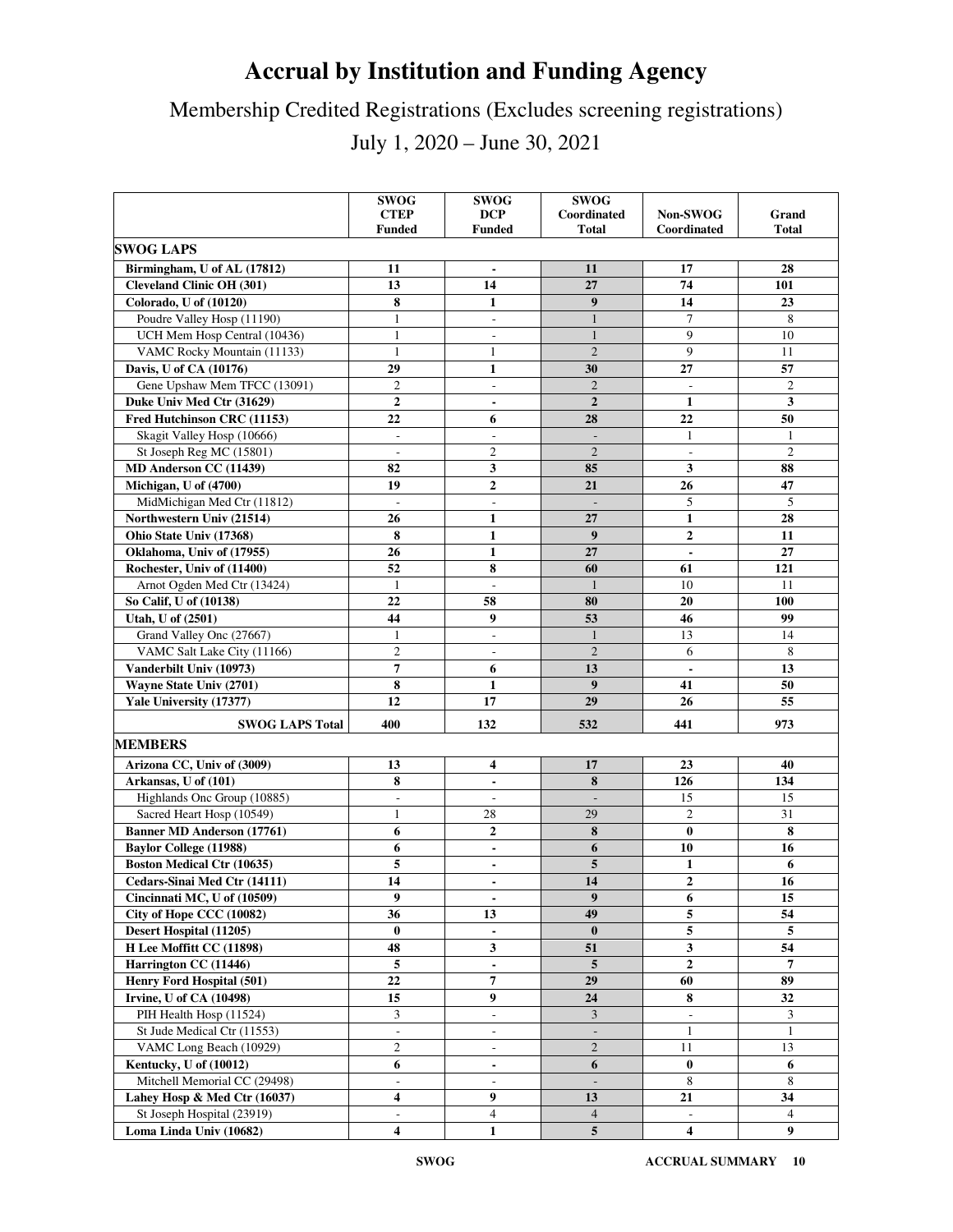|                                    | <b>SWOG</b>    | <b>SWOG</b>              | <b>SWOG</b>              |                          |                |
|------------------------------------|----------------|--------------------------|--------------------------|--------------------------|----------------|
|                                    | <b>CTEP</b>    | <b>DCP</b>               | Coordinated              | Non-SWOG                 | Grand          |
|                                    | <b>Funded</b>  | <b>Funded</b>            | Total                    | Coordinated              | Total          |
| Los Angeles, U of CA (10503)       | $\mathbf{2}$   | 8                        | 10                       | 4                        | 14             |
| Loyola University (10080)          | 18             | $\overline{2}$           | 20                       | 10                       | 30             |
| Genesis Medical Ctr (10424)        | $\overline{a}$ | $\overline{\phantom{a}}$ | $\overline{\phantom{a}}$ | 3                        | 3              |
| Hines-VA Med Ctr (11145)           | $\mathfrak{2}$ | $\overline{\phantom{a}}$ | $\overline{2}$           | $\tau$                   | 9              |
| West Suburban MC (18057)           | ÷,             | $\overline{\phantom{a}}$ | $\overline{\phantom{a}}$ | $\mathfrak{2}$           | $\overline{c}$ |
| <b>MAVERIC (23984)</b>             | $\bf{0}$       | $\overline{\phantom{0}}$ | $\bf{0}$                 | 6                        | 6              |
| VAMC Loma Linda (12776)            | $\overline{c}$ | $\overline{\phantom{a}}$ | $\overline{2}$           | 8                        | 10             |
| VAMC West Haven (17381)            | $\overline{2}$ | $\overline{\phantom{a}}$ | $\overline{2}$           | 30                       | 32             |
| Mississippi, Univ of (3012)        | $\bf{0}$       | $\blacksquare$           | $\bf{0}$                 | $\mathbf{1}$             | $\mathbf{1}$   |
| Mount Sinai Hospital (31828)       | $\overline{2}$ | $\blacksquare$           | $\overline{2}$           | $\mathbf{1}$             | 3              |
| Oregon Hlth Sci Univ (4100)        | 10             | 8                        | 18                       | 34                       | 52             |
| Asante Rogue Reg MC (8290)         | 6              | $\overline{\phantom{a}}$ | 6                        | $\overline{4}$           | 10             |
| Good Samaritan MC (14039)          | 6              | $\overline{a}$           | 6                        | 1                        | $\tau$         |
| Providence Hosp (3500)             | $\overline{7}$ | 2                        | 9                        | 15                       | 24             |
| SCL Hlth St Joseph (31528)         | $\mathbf{1}$   | $\overline{\phantom{a}}$ | $\mathbf{1}$             | $\overline{2}$           | 3              |
| Salem Hospital (8167)              | $\bf{0}$       | $\mathbf{1}$             | $\mathbf{1}$             | $\bf{0}$                 | $\mathbf{1}$   |
| San Antonio, U of TX (2400)        | 11             | $\blacksquare$           | 11                       | 36                       | 47             |
| Carolinas Med Ctr (17374)          | $\mathbf{1}$   | $\overline{\phantom{a}}$ | $\mathbf{1}$             | $\overline{c}$           | 3              |
| TTUHSC-Lubbock (8215)              | $\overline{a}$ | 12                       | 12                       | $\overline{4}$           | 16             |
| Thompson Ca Surv Ctr (10427)       | 1              | $\overline{\phantom{a}}$ | $\mathbf{1}$             | $\sim$                   | $\mathbf{1}$   |
| <b>Stanford University (12661)</b> | $\bf{0}$       |                          | $\bf{0}$                 | 18                       | 18             |
|                                    |                | $\blacksquare$           |                          |                          |                |
| Sutter Cancer RC (10714)           | 4              | $\blacksquare$           | 4                        | 11                       | 15             |
| Sutter Medical Ctr (10712)         | 1              | $\overline{\phantom{a}}$ | $\mathbf{1}$             | $\mathfrak{2}$           | 3              |
| <b>Tulane University (1801)</b>    | $\mathbf{1}$   | $\mathbf{1}$             | $\overline{2}$           | 6                        | 8              |
| UCSD Moores CC (18822)             | $\overline{7}$ | 9                        | 16                       | $\bf{0}$                 | 16             |
| Eisenhower Med Ctr (11315)         | ÷,             | $\overline{\phantom{a}}$ | $\overline{\phantom{a}}$ | $\overline{4}$           | $\overline{4}$ |
| Virginia Mason MC (9011)           | 1              | 13                       | 14                       | 10                       | 24             |
| West Clinic (24909)                | $\mathbf{1}$   | $\blacksquare$           | $\mathbf{1}$             | 7                        | 8              |
| <b>MEMBERS Total</b>               | 293            | 136                      | 429                      | 541                      | 970            |
| <b>NCORP</b>                       |                |                          |                          |                          |                |
| Baptist MU-NCORP (18730)           | 8              | $\mathfrak{2}$           | 10                       | 7                        | 17             |
| Bay Area NCORP (10706)             | ÷,             | $\overline{c}$           | $\overline{2}$           | $\overline{\phantom{a}}$ | $\overline{2}$ |
| CORA NCORP (23777)                 | 19             | 37                       | 56                       | $\mathbf{1}$             | 57             |
| CRC West MI NCORP (9007)           | 27             | 56                       | 83                       | $\overline{7}$           | 90             |
| CROWN NCORP (31888)                | 18             | 3                        | 21                       | 37                       | 58             |
| Carle CC NCORP (24410)             | 3              | 13                       | 16                       | $\overline{\phantom{a}}$ | 16             |
| Columbia MU-NCORP (18743)          | $\overline{4}$ | 15                       | 19                       | 14                       | 33             |
| Columbus NCORP (9005)              | 12             | 8                        | 20                       | $\overline{\phantom{a}}$ | 20             |
| Dayton NCORP (9006)                | $\overline{4}$ | 1                        | $\sqrt{5}$               | 9                        | 14             |
| GACARES MU-NCORP (26544)           | $\tau$         | $\overline{\phantom{a}}$ | $7\phantom{.0}$          | $\mathbf{1}$             | 8              |
| Georgia NCORP (25442)              | 17             | 15                       | 32                       | $\mathfrak{2}$           | 34             |
| Greenville NCORP (10879)           | 6              | 18                       | 24                       | 228                      | 252            |
| Gulf South MU-NCORP (10816)        | 51             | 27                       | 78                       | 31                       | 109            |
| Harrison Medical Ctr (8210)        |                |                          | $\mathbf{1}$             |                          | 1              |
|                                    | $\mathbf{1}$   | $\overline{\phantom{a}}$ |                          | $\overline{\phantom{a}}$ |                |
| Hawaii MU-NCORP (10781)            | 15             | 32                       | 47                       | 5                        | 52             |
| Heartland NCORP (10211)            | 53             | 38                       | 91                       | $\mathbf{1}$             | 92             |
| Kaiser Perm NCORP (13655)          | 51             | 75                       | 126                      | 123                      | 249            |
| Kansas MU-NCORP (3004)             | 20             | 34                       | 54                       | 39                       | 93             |
| Lee Memorial Health (12591)        | $\mathbf{1}$   | $\Box$                   | $\mathbf{1}$             |                          | -1             |
| MUSC MU-NCORP (11421)              | 15             | $\overline{\phantom{a}}$ | 15                       | 20                       | 35             |
| Michigan CRC NCORP (11110)         | 27             | 10                       | 37                       |                          | 37             |
| Montana NCORP (10891)              | 17             | 5                        | 22                       | $\overline{\phantom{a}}$ | 22             |
| Nevada CRF NCORP (13500)           | 5              | $\mathfrak{2}$           | $\overline{7}$           | 2                        | 9              |
| New Mexico MU-NCORP (11331)        | 27             | 11                       | 38                       | $\mathbf{1}$             | 39             |
| Northwell NCORP (32301)            | 5              | $\overline{c}$           | $\overline{7}$           | 11                       | 18             |
| Ozarks NCORP (10210)               | 15             | 14                       | 29                       | $\mathbf{1}$             | 30             |
| PCRC NCORP (3007)                  | 22             | $\overline{4}$           | 26                       | 5                        | 31             |
| Southeast COR NCORP (11108)        | 18             | 166                      | 184                      | 5                        | 189            |
| Upstate NCORP (10122)              | 10             | 57                       | 67                       | $\mathbf{1}$             | 68             |
| Western States NCORP (31507)       | $\overline{2}$ | $\overline{\phantom{a}}$ | $\overline{2}$           | 21                       | 23             |
| Wisconsin NCORP (26010)            | 25             | $\mathbf{1}$             | 26                       | $\mathcal{L}$            | 26             |
| <b>NCORP Total</b>                 | 505            | 648                      | 1153                     | 572                      | 1725           |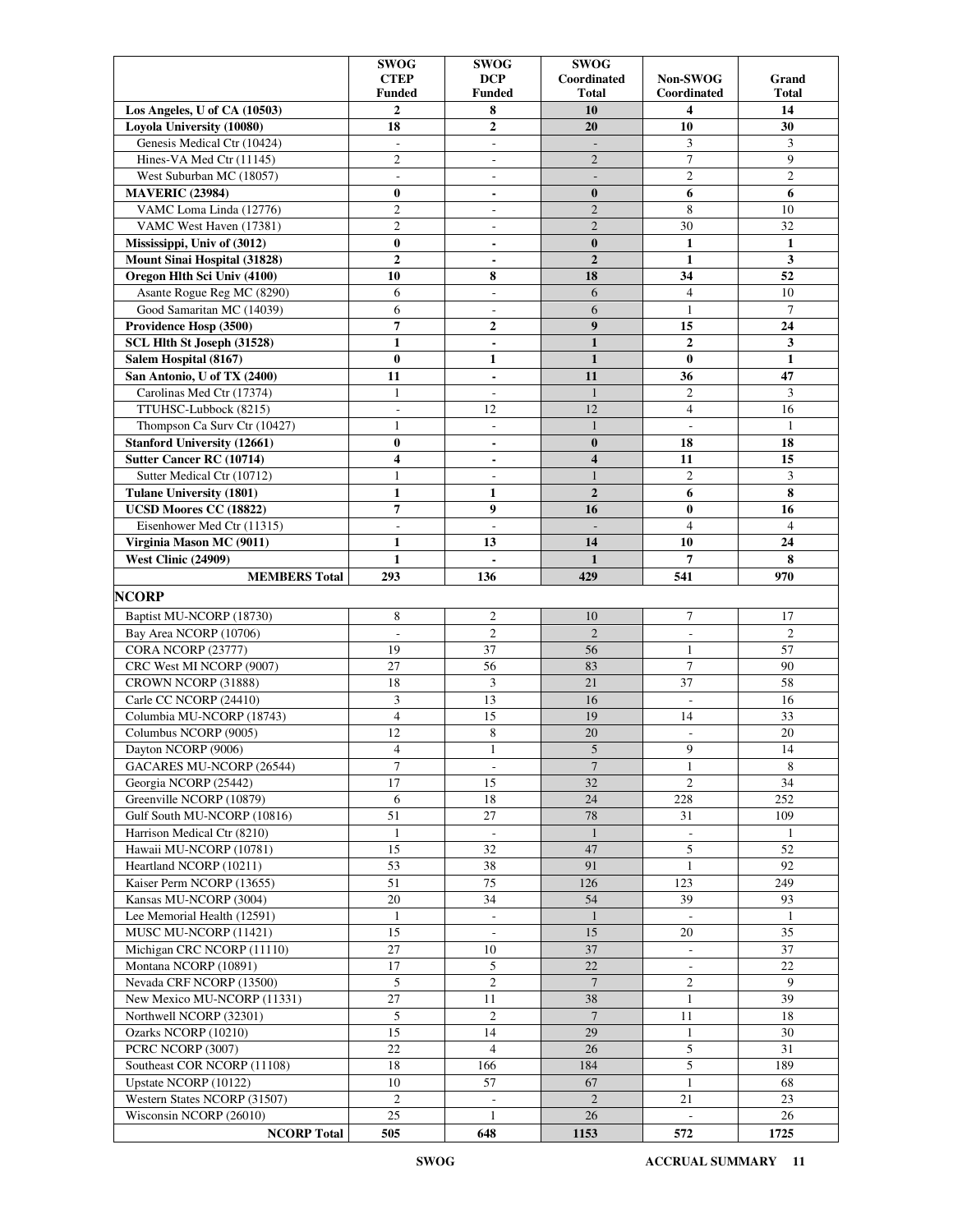|                                     | <b>SWOG</b><br><b>CTEP</b><br><b>Funded</b> | <b>SWOG</b><br><b>DCP</b><br><b>Funded</b> | <b>SWOG</b><br>Coordinated<br><b>Total</b> | Non-SWOG<br>Coordinated | Grand<br><b>Total</b> |
|-------------------------------------|---------------------------------------------|--------------------------------------------|--------------------------------------------|-------------------------|-----------------------|
| <b>FOREIGN MEMBERS</b>              |                                             |                                            |                                            |                         |                       |
| GOCCHI (Chile)                      |                                             |                                            |                                            | ۰                       |                       |
| INC, Bogota (Colombia)              | ۰                                           | 8                                          | 8                                          | ۰                       | 8                     |
| INCan (Mexico)                      | ۰                                           | 60                                         | 60                                         | ٠                       | 60                    |
| King Faisal - Riyadh (Saudi Arabia) | ٠                                           | ٠                                          |                                            | 3                       | 3                     |
| <b>FOREIGN MEMBERS Total</b>        |                                             | 69                                         | 69                                         | 3                       | 72                    |
| <b>NON-SWOG</b>                     |                                             |                                            |                                            |                         |                       |
| <b>ALLIANCE</b>                     | 350                                         | 57                                         | 407                                        | ۰                       | 407                   |
| <b>CCTG</b>                         | 31                                          | 29                                         | 60                                         | ۰                       | 60                    |
| COG                                 | 118                                         |                                            | 118                                        |                         | 118                   |
| <b>ECOG-ACRIN</b>                   | 279                                         | 95                                         | 374                                        | ٠                       | 374                   |
| <b>NRG</b>                          | 315                                         | 105                                        | 420                                        | ٠                       | 420                   |
| <b>NON-SWOG Total</b>               | 1093                                        | 286                                        | 1379                                       | ۰                       | 1379                  |
| <b>Grand Total</b>                  | 2291                                        | 1271                                       | 3562                                       | 1557                    | 5119                  |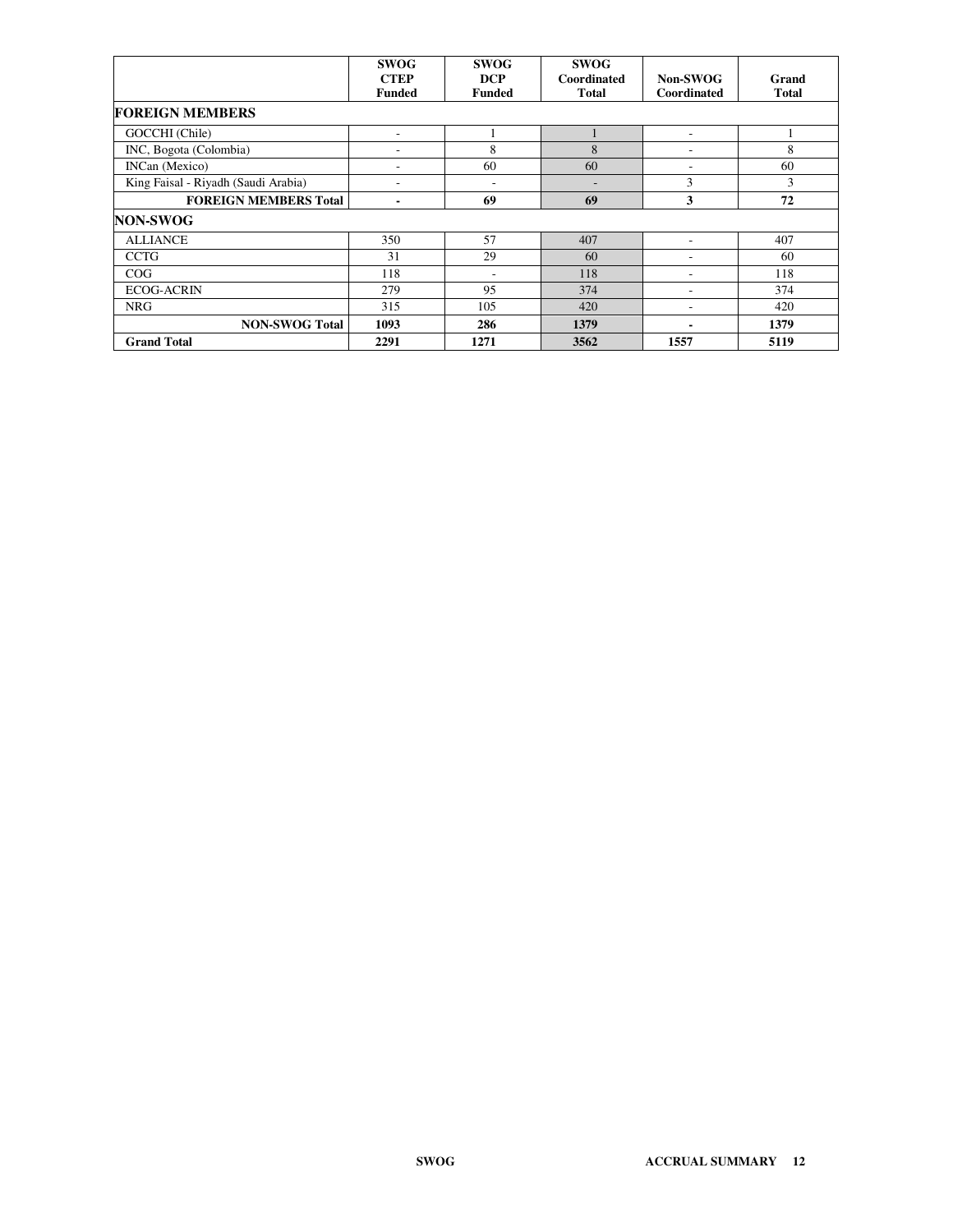# **Accrual by Institution and Committee**

Membership Credited Registrations (Excludes screening registrations)

July 1, 2020 – June 30, 2021

| <b>SWOG LAPS</b>                  | <b>Breast</b>                | Ca Care Delivery         | Ca Survivorship          | Early Tx                     | Gastrointestinal         | Genitourinary            | Leukemia                 | Lung                     | Lymphoma                 | Melanoma                 | Multiple Myeloma         | Palliative and<br>EOL Care | Prevention and Epi       | Symp Ctrl QOL                | Non-SWOG<br>Committees§  | Total          |
|-----------------------------------|------------------------------|--------------------------|--------------------------|------------------------------|--------------------------|--------------------------|--------------------------|--------------------------|--------------------------|--------------------------|--------------------------|----------------------------|--------------------------|------------------------------|--------------------------|----------------|
|                                   |                              |                          |                          |                              |                          |                          |                          |                          |                          |                          |                          |                            |                          |                              |                          |                |
| Birmingham, U of AL (17812)       | $\blacksquare$               | $\overline{\phantom{a}}$ | $\blacksquare$           | $\overline{\phantom{0}}$     | $\blacksquare$           | 7                        | 3                        | $\blacksquare$           | 18                       | $\blacksquare$           | $\blacksquare$           | $\overline{\phantom{a}}$   | $\overline{\phantom{a}}$ | $\blacksquare$               |                          | 28             |
| <b>Cleveland Clinic OH (301)</b>  | 8                            | 38                       | 4                        | $\overline{\mathbf{c}}$      | $\overline{\mathbf{4}}$  | $\overline{2}$           | 3                        | 16                       | 11                       | $\overline{5}$           | 5                        | $\overline{\phantom{a}}$   | $\overline{\phantom{a}}$ | $\mathbf{1}$                 | $\overline{2}$           | 101            |
| Colorado, U of (10120)            | 4                            | $\blacksquare$           |                          | $\overline{a}$               | $\mathbf{1}$             | 11                       | $\overline{a}$           | $\mathbf{1}$             | $\overline{2}$           | $\overline{a}$           | $\overline{a}$           | $\blacksquare$             | $\mathbf{1}$             | $\mathbf{2}$                 | $\mathbf{1}$             | 23             |
| Poudre Valley Hosp (11190)        | 6                            | $\overline{\phantom{a}}$ | $\overline{a}$           | $\blacksquare$               | $\overline{\phantom{a}}$ |                          | $\overline{\phantom{a}}$ | $\sqrt{2}$               | $\overline{\phantom{a}}$ | $\blacksquare$           | $\overline{\phantom{a}}$ | $\overline{\phantom{a}}$   | $\overline{a}$           | $\overline{\phantom{a}}$     | $\overline{\phantom{a}}$ | 8              |
| UCH Mem Hosp Central (10436)      | $\overline{\mathcal{L}}$     | $\overline{\phantom{a}}$ | $\overline{a}$           | $\overline{a}$               | 3                        | $\mathfrak{2}$           | $\overline{\phantom{a}}$ | $\blacksquare$           | ÷,                       | $\overline{\phantom{a}}$ | $\overline{\phantom{a}}$ | $\overline{a}$             | Ĭ.                       | $\mathbf{1}$                 |                          | 10             |
| VAMC Rocky Mountain (11133)       | $\overline{\phantom{a}}$     | $\overline{4}$           | $\overline{\phantom{a}}$ | $\overline{a}$               | $\overline{a}$           |                          | $\mathbf{1}$             | $\mathbf{1}$             |                          | $\overline{\phantom{a}}$ | $\overline{\phantom{a}}$ | $\overline{\phantom{a}}$   | ٠                        | $\mathbf{1}$                 | $\overline{4}$           | 11             |
| Davis, U of CA (10176)            | 7                            | $\blacksquare$           | $\mathbf{1}$             | $\blacksquare$               | 3                        | 10                       | $\blacksquare$           | 11                       | 7                        | $\blacksquare$           | 10                       | $\blacksquare$             | $\overline{\phantom{a}}$ | $\blacksquare$               | 8                        | 57             |
| Gene Upshaw Mem TFCC (13091)      | $\overline{\phantom{a}}$     | $\overline{\phantom{a}}$ | $\overline{a}$           | $\overline{a}$               | $\overline{\phantom{a}}$ | $\mathbf{1}$             | $\frac{1}{2}$            | $\overline{\phantom{a}}$ | $\overline{\phantom{a}}$ |                          | $\mathbf{1}$             | $\overline{\phantom{a}}$   | Ĭ.                       | $\overline{a}$               | $\overline{\phantom{a}}$ | $\sqrt{2}$     |
| Duke Univ Med Ctr (31629)         | $\qquad \qquad \blacksquare$ | $\overline{\phantom{a}}$ | $\blacksquare$           | $\overline{\phantom{a}}$     | $\blacksquare$           | $\blacksquare$           | $\boldsymbol{2}$         | $\blacksquare$           | $\blacksquare$           | $\blacksquare$           | $\mathbf{1}$             | $\blacksquare$             | $\overline{\phantom{a}}$ | $\overline{\phantom{a}}$     | $\overline{\phantom{a}}$ | $\mathbf{3}$   |
| Fred Hutchinson CRC (11153)       | 5                            | 3                        | $\blacksquare$           | $\mathbf{1}$                 | $\mathbf{2}$             | 20                       | 5                        | $\overline{a}$           | 3                        |                          | $\mathbf{2}$             | $\overline{\mathbf{4}}$    | ÷                        | $\mathbf{2}$                 | 3                        | 50             |
| Skagit Valley Hosp (10666)        | $\mathbf{1}$                 | $\overline{\phantom{a}}$ |                          | $\frac{1}{2}$                | $\overline{\phantom{a}}$ |                          | $\overline{a}$           | $\frac{1}{2}$            |                          |                          | $\overline{\phantom{a}}$ |                            |                          | $\overline{a}$               |                          | $\mathbf{1}$   |
| St Joseph Reg MC (15801)          |                              | $\blacksquare$           | $\overline{a}$           | $\overline{\phantom{a}}$     | $\overline{\phantom{a}}$ |                          | $\overline{\phantom{a}}$ | $\overline{\phantom{a}}$ | $\sim$                   | $\overline{\phantom{a}}$ | $\overline{\phantom{a}}$ | $\overline{c}$             | ÷,                       | $\overline{a}$               |                          | $\overline{2}$ |
| MD Anderson CC (11439)            | 10                           | $\overline{\phantom{a}}$ | $\blacksquare$           | $\blacksquare$               | 16                       | 28                       | $\blacksquare$           | $\overline{\mathbf{c}}$  | 14                       | 3                        | 12                       | 3                          | $\blacksquare$           | $\blacksquare$               | $\overline{\phantom{a}}$ | 88             |
| Michigan, U of (4700)             | 8                            | $\overline{\phantom{a}}$ | $\mathbf{2}$             | $\qquad \qquad \blacksquare$ | 3                        | 9                        | $\blacksquare$           | $\overline{\phantom{a}}$ | $\blacksquare$           | 10                       | 4                        | $\blacksquare$             | $\overline{\phantom{a}}$ | $\qquad \qquad \blacksquare$ | 11                       | 47             |
| MidMichigan Med Ctr (11812)       | $\overline{c}$               | $\overline{\phantom{a}}$ | $\overline{\phantom{a}}$ | $\overline{a}$               | $\sim$                   |                          | $\overline{a}$           | $\overline{\phantom{a}}$ |                          | $\overline{\phantom{a}}$ | $\overline{\phantom{a}}$ |                            |                          | $\overline{a}$               | 3                        | $\sqrt{5}$     |
| Northwestern Univ (21514)         | $\mathbf{1}$                 |                          |                          | $\overline{2}$               | 10                       | 7                        |                          | $\mathbf{1}$             |                          | 6                        | $\blacksquare$           | $\mathbf{1}$               |                          | $\overline{\phantom{a}}$     |                          | 28             |
| Ohio State Univ (17368)           | $\overline{\phantom{a}}$     | $\overline{\phantom{a}}$ | $\overline{\phantom{a}}$ | $\blacksquare$               | $\blacksquare$           | $\overline{2}$           | $\blacksquare$           | $\blacksquare$           | $\blacksquare$           | $\overline{\mathbf{7}}$  | $\blacksquare$           | $\blacksquare$             | $\mathbf{1}$             | $\blacksquare$               | $\mathbf{1}$             | 11             |
| Oklahoma, Univ of (17955)         | 2                            | $\overline{\phantom{a}}$ | $\overline{\phantom{a}}$ | $\overline{\phantom{a}}$     | $\overline{\phantom{a}}$ | 17                       | $\overline{\phantom{a}}$ | 6                        | $\blacksquare$           | $\overline{\phantom{a}}$ | $\mathbf{1}$             | $\blacksquare$             | $\mathbf{1}$             | $\overline{\phantom{a}}$     | $\blacksquare$           | 27             |
| Rochester, Univ of (11400)        | $\overline{\phantom{a}}$     |                          | $\overline{\phantom{a}}$ | $\overline{a}$               | 13                       | 20                       | 23                       | 9                        | 33                       | $\overline{\mathbf{4}}$  | 6                        | $\overline{\phantom{a}}$   | 6                        | $\mathbf 2$                  | 5                        | 121            |
| Arnot Ogden Med Ctr (13424)       | $\overline{a}$               | 10                       |                          | $\overline{a}$               | $\overline{\phantom{a}}$ |                          |                          | $\mathbf{1}$             |                          | $\overline{\phantom{a}}$ | $\overline{\phantom{a}}$ |                            |                          |                              |                          | 11             |
| So Calif, U of (10138)            | 9                            | $\overline{\phantom{a}}$ | 3                        | $\blacksquare$               | 5                        | 26                       | $\blacksquare$           | $\blacksquare$           | $\blacksquare$           | $\overline{2}$           | $\blacksquare$           | $\blacksquare$             | 16                       | 39                           |                          | 100            |
| Utah, U of (2501)                 | $\mathbf{1}$                 | $\overline{\phantom{a}}$ | $\blacksquare$           | $\blacksquare$               | $\mathbf 2$              | 8                        | 16                       | $\overline{2}$           | 12                       | 15                       | $\overline{7}$           | $\blacksquare$             | 9                        | $\blacksquare$               | 27                       | 99             |
| Grand Valley Onc (27667)          | 6                            | $\overline{\phantom{a}}$ | $\overline{\phantom{a}}$ | $\qquad \qquad \blacksquare$ | $\overline{\phantom{a}}$ |                          | 1                        | $\mathbf{1}$             | $\overline{\phantom{a}}$ | $\overline{a}$           | $\overline{\phantom{a}}$ | $\overline{\phantom{a}}$   | $\overline{\phantom{a}}$ | 3                            | 3                        | 14             |
| VAMC Salt Lake City (11166)       | ÷,                           | $\overline{\phantom{a}}$ | $\overline{\phantom{a}}$ | $\overline{a}$               | $\overline{\phantom{a}}$ | $\mathfrak{2}$           | $\overline{\phantom{a}}$ | $\overline{\phantom{a}}$ | $\overline{a}$           | $\overline{\phantom{a}}$ | $\overline{\phantom{a}}$ | $\overline{\phantom{a}}$   | $\overline{\phantom{a}}$ | $\overline{\phantom{a}}$     | 6                        | $\,8\,$        |
| Vanderbilt Univ (10973)           | $\overline{\phantom{a}}$     | $\overline{\phantom{a}}$ | $\blacksquare$           | $\blacksquare$               | $\overline{\mathbf{4}}$  | 3                        | $\blacksquare$           | $\blacksquare$           | $\overline{\phantom{a}}$ | $\overline{\phantom{a}}$ | $\blacksquare$           | $\blacksquare$             | 6                        | $\blacksquare$               |                          | 13             |
| Wayne State Univ (2701)           | 8                            |                          | $\mathbf{1}$             | $\overline{a}$               | $\mathbf{1}$             |                          | $\overline{\mathbf{3}}$  | $\overline{\phantom{a}}$ | 4                        |                          | 7                        |                            |                          | ÷,                           | 26                       | 50             |
| Yale University (17377)           | 5                            | 11                       | $\blacksquare$           | $\mathbf{1}$                 | $\overline{\mathbf{4}}$  | 4                        | 7                        | 8                        | 3                        | $\blacksquare$           | $\mathbf{1}$             | $\blacksquare$             | 6                        | $\blacksquare$               | 5                        | 55             |
| <b>SWOG LAPS Total</b>            | 87                           | 66                       | 11                       | 6                            | 71                       | 179                      | 64                       | 61                       | 107                      | 52                       | 57                       | 10                         | 46                       | 51                           | 105                      | 973            |
|                                   |                              |                          |                          |                              |                          |                          |                          |                          |                          |                          |                          |                            |                          |                              |                          |                |
| <b>MEMBERS</b>                    |                              |                          |                          |                              |                          |                          |                          |                          |                          |                          |                          |                            |                          |                              |                          |                |
| Arizona CC, Univ of (3009)        | $\mathbf{2}$                 | 6                        | $\blacksquare$           | $\qquad \qquad \blacksquare$ | $\overline{7}$           | 7                        | $\overline{\mathbf{4}}$  | $\mathbf{1}$             | 4                        | $\mathbf{3}$             | $\boldsymbol{2}$         | $\mathbf{1}$               | $\mathbf{2}$             | $\qquad \qquad \blacksquare$ | $\mathbf{1}$             | 40             |
| Arkansas, U of (101)              | $\overline{2}$               | 120                      | $\blacksquare$           | $\blacksquare$               | $\overline{\mathbf{4}}$  | $\blacksquare$           | $\mathbf{1}$             | $\overline{\mathbf{4}}$  | $\mathbf{1}$             | $\overline{2}$           | $\blacksquare$           | $\overline{\phantom{a}}$   | $\overline{\phantom{a}}$ | $\blacksquare$               | $\blacksquare$           | 134            |
| Highlands Onc Group (10885)       | 15                           | $\overline{\phantom{a}}$ | $\overline{a}$           | $\overline{a}$               | $\overline{\phantom{a}}$ | $\overline{\phantom{a}}$ | $\overline{a}$           | $\blacksquare$           | $\overline{a}$           | $\overline{\phantom{a}}$ | $\Box$                   | $\overline{\phantom{a}}$   | $\overline{\phantom{a}}$ | $\blacksquare$               | $\overline{\phantom{a}}$ | 15             |
| Sacred Heart Hosp (10549)         | 2                            | $\overline{\phantom{a}}$ |                          |                              | $\overline{\phantom{a}}$ |                          |                          | $\mathbf{1}$             | $\overline{\phantom{a}}$ |                          | $\overline{\phantom{a}}$ | $\overline{\phantom{a}}$   | $\overline{a}$           | 28                           |                          | 31             |
| <b>Banner MD Anderson (17761)</b> | $\mathbf 2$                  |                          |                          |                              |                          | 4                        |                          | $\blacksquare$           |                          |                          |                          |                            | $\boldsymbol{2}$         |                              |                          | 8              |
| <b>Baylor College (11988)</b>     | $\blacksquare$               |                          |                          | $\blacksquare$               | $\overline{\mathbf{4}}$  | 3                        | $\overline{\phantom{a}}$ |                          |                          |                          |                          |                            | $\mathbf{1}$             |                              | 8                        | 16             |
| <b>Boston Medical Ctr (10635)</b> | $\overline{\phantom{a}}$     |                          |                          | $\blacksquare$               |                          |                          | $\blacksquare$           | $\mathbf{2}$             | $\mathbf{1}$             |                          | 3                        |                            |                          |                              |                          | 6              |
| Cedars-Sinai Med Ctr (14111)      | $\overline{a}$               |                          |                          | $\overline{\phantom{a}}$     | $\overline{\phantom{a}}$ | 12                       | $\overline{a}$           | $\blacksquare$           |                          |                          | 4                        |                            |                          | $\overline{a}$               |                          | 16             |
| Cincinnati MC, U of (10509)       | $\overline{\phantom{a}}$     | $\overline{\phantom{a}}$ | $\blacksquare$           | $\blacksquare$               | $\boldsymbol{2}$         | $\overline{7}$           | $\mathbf{2}$             | $\blacksquare$           | 4                        | $\blacksquare$           | $\blacksquare$           | $\blacksquare$             | $\blacksquare$           | $\overline{\phantom{a}}$     | $\overline{\phantom{a}}$ | 15             |
| City of Hope CCC (10082)          | $\mathbf{1}$                 | $\overline{\phantom{a}}$ | $\overline{7}$           | $\qquad \qquad \blacksquare$ | $\mathbf{1}$             | $\blacksquare$           | $\overline{\phantom{a}}$ | $\mathbf{1}$             | 12                       | $\mathbf{2}$             | 24                       | $\mathbf{1}$               | 5                        | $\qquad \qquad \blacksquare$ |                          | 54             |
| Desert Hospital (11205)           | $\mathbf{2}$                 | $\blacksquare$           |                          |                              |                          |                          |                          | $\blacksquare$           |                          |                          |                          |                            |                          | 3                            |                          | 5              |
| H Lee Moffitt CC (11898)          |                              |                          | 3                        |                              |                          | 7                        | 4                        | 5                        | 7                        | $\overline{\bf 8}$       | 20                       |                            |                          |                              |                          | 54             |
| Harrington CC (11446)             | 6                            | $\blacksquare$           |                          | $\blacksquare$               | $\blacksquare$           |                          | $\overline{\phantom{a}}$ | $\blacksquare$           |                          | $\mathbf{1}$             |                          |                            | $\overline{\phantom{a}}$ | $\overline{\phantom{a}}$     |                          | $\overline{7}$ |
| Henry Ford Hospital (501)         | $\overline{\phantom{a}}$     | 42                       | $\mathbf{1}$             | $\overline{\phantom{a}}$     | $\boldsymbol{2}$         | 24                       | $\mathbf{3}$             | $\mathbf{1}$             | 3                        | $\mathbf{1}$             | $\blacksquare$           | $\blacksquare$             | $\blacksquare$           | 6                            | 6                        | 89             |
| Irvine, U of CA (10498)           | 3                            |                          | $\overline{\phantom{a}}$ | $\mathbf{1}$                 | $\overline{\mathbf{3}}$  | $\overline{7}$           | $\mathbf{3}$             | $\blacksquare$           |                          | $\overline{\mathbf{5}}$  | $\mathbf{1}$             | 6                          | 3                        | ÷,                           |                          | 32             |
| PIH Health Hosp (11524)           |                              | $\overline{\phantom{a}}$ |                          | $\overline{a}$               |                          |                          | $\frac{1}{2}$            | $\mathbf{1}$             | $\overline{c}$           |                          | $\overline{\phantom{a}}$ |                            |                          |                              |                          | $\mathfrak{Z}$ |
| St Jude Medical Ctr (11553)       | $\mathbf{1}$                 | $\bar{\phantom{a}}$      |                          |                              |                          |                          |                          |                          |                          |                          |                          |                            |                          |                              |                          | 1              |
| VAMC Long Beach (10929)           | $\overline{\phantom{a}}$     | 10                       | $\overline{\phantom{a}}$ | $\overline{\phantom{a}}$     | $\overline{\phantom{a}}$ | $\overline{\phantom{a}}$ | $\blacksquare$           | $\mathbf{2}$             | $\overline{\phantom{a}}$ | $\overline{\phantom{a}}$ | $\overline{\phantom{a}}$ | $\overline{\phantom{a}}$   | $\overline{\phantom{a}}$ | $\mathbf{1}$                 | $\overline{\phantom{a}}$ | 13             |
| Kentucky, U of (10012)            | $\qquad \qquad \blacksquare$ | $\blacksquare$           | $\blacksquare$           | $\blacksquare$               | $\overline{\phantom{a}}$ | 1                        | $\overline{\phantom{a}}$ | 1                        | $\mathbf{2}$             | $\mathbf{2}$             | $\blacksquare$           | $\blacksquare$             | $\blacksquare$           | $\blacksquare$               | $\blacksquare$           | 6              |
| Mitchell Memorial CC (29498)      |                              | $\overline{3}$           |                          |                              |                          |                          |                          |                          |                          |                          |                          |                            |                          | 5                            |                          | $\sqrt{8}$     |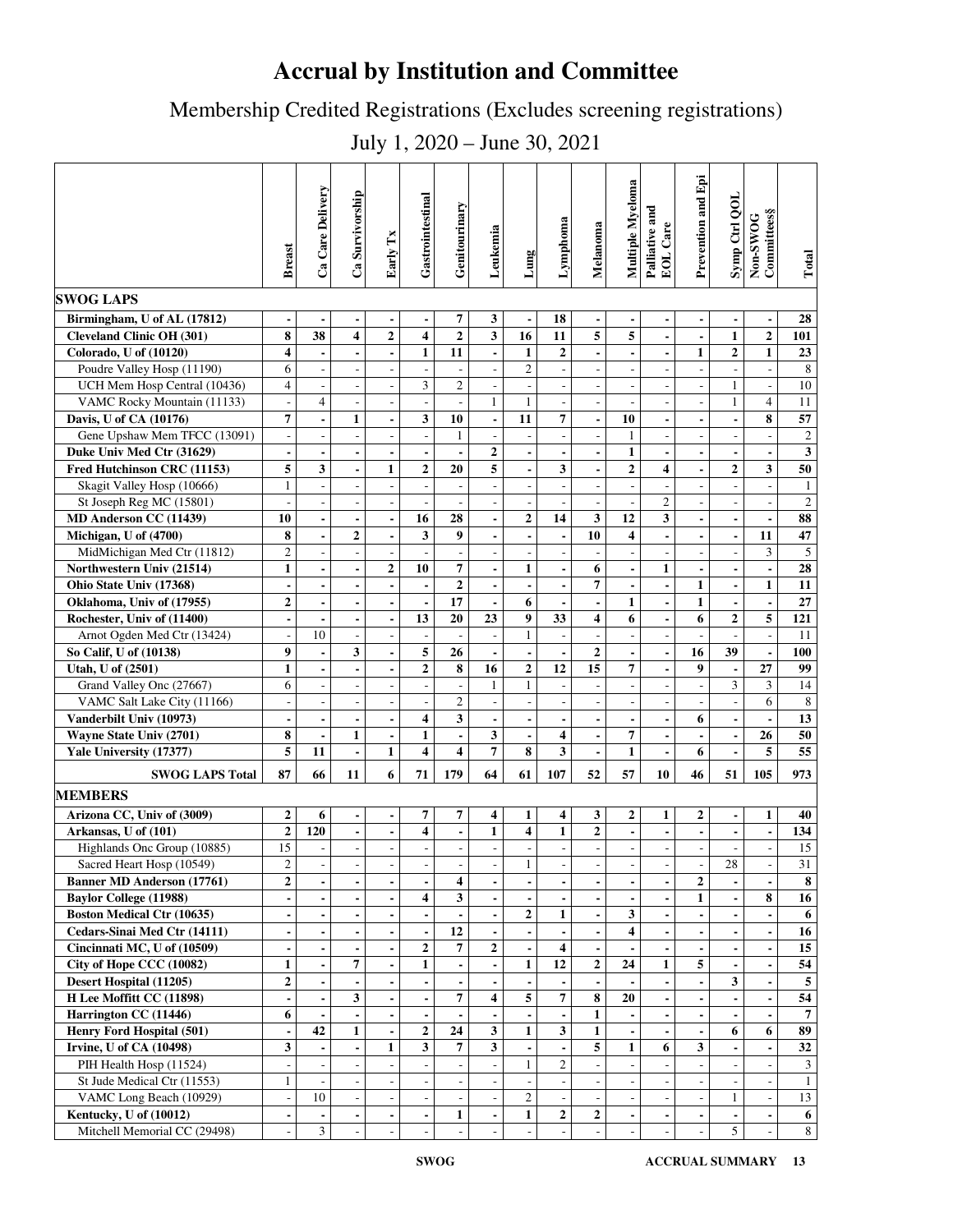|                                                        | <b>Breast</b>                              | Ca Care Delivery                           | Ca Survivorship          | Early Tx                                       | Gastrointestinal                                     | Genitourinary                            | Leukemia                                             | Lung                                       | Lymphoma                         | Melanoma                                             | Multiple Myeloma                            | Palliative and<br>EOL Care                 | Prevention and Epi                         | Symp Ctrl QOL                     | Committees§<br>Non-SWOG                    | To tail                 |
|--------------------------------------------------------|--------------------------------------------|--------------------------------------------|--------------------------|------------------------------------------------|------------------------------------------------------|------------------------------------------|------------------------------------------------------|--------------------------------------------|----------------------------------|------------------------------------------------------|---------------------------------------------|--------------------------------------------|--------------------------------------------|-----------------------------------|--------------------------------------------|-------------------------|
| Lahey Hosp & Med Ctr (16037)                           | 5                                          |                                            |                          | $\blacksquare$                                 | $\blacksquare$                                       | 5                                        | $\mathbf{1}$                                         | $\overline{2}$                             |                                  | $\overline{\phantom{a}}$                             | $\overline{2}$                              |                                            | $\overline{\mathbf{c}}$                    | $\overline{7}$                    | 10                                         | 34                      |
| St Joseph Hospital (23919)                             | $\overline{\phantom{a}}$                   | $\overline{\phantom{a}}$                   | ÷,                       | $\qquad \qquad \blacksquare$                   | $\overline{\phantom{a}}$                             |                                          | $\overline{\phantom{a}}$                             | $\qquad \qquad \blacksquare$               | $\overline{\phantom{a}}$         | $\overline{\phantom{a}}$                             | $\qquad \qquad \blacksquare$                |                                            | $\overline{\phantom{a}}$                   | $\overline{4}$                    |                                            | $\overline{4}$          |
| Loma Linda Univ (10682)                                | $\mathbf{2}$                               | $\blacksquare$                             |                          | $\overline{\phantom{0}}$                       | $\overline{\phantom{a}}$                             | $\overline{2}$                           | $\overline{\phantom{a}}$                             | $\mathbf{2}$                               | $\blacksquare$                   | $\boldsymbol{2}$                                     | $\blacksquare$                              |                                            | $\mathbf{1}$                               | ÷                                 |                                            | $\boldsymbol{9}$        |
| Los Angeles, U of CA (10503)                           |                                            |                                            |                          |                                                | $\blacksquare$                                       | $\overline{\mathbf{4}}$                  |                                                      | $\blacksquare$                             |                                  | $\overline{2}$                                       | $\blacksquare$                              |                                            | 8                                          | $\overline{\phantom{a}}$          |                                            | 14                      |
| Loyola University (10080)                              | $\blacksquare$                             | $\overline{2}$                             | $\blacksquare$           | $\blacksquare$                                 | $\blacksquare$                                       | 11                                       | $\overline{2}$                                       | $\mathbf{2}$                               | $\mathbf{1}$                     | $\blacksquare$                                       | 9                                           | $\blacksquare$                             |                                            | ÷                                 | 3                                          | 30                      |
| Genesis Medical Ctr (10424)                            | $\overline{c}$                             | $\mathbf{1}$                               | $\overline{\phantom{a}}$ | $\overline{\phantom{a}}$                       | $\overline{\phantom{a}}$                             | $\overline{\phantom{a}}$                 | $\overline{\phantom{a}}$                             | $\overline{\phantom{a}}$                   | ÷,                               | $\overline{\phantom{a}}$                             | $\overline{\phantom{a}}$                    | ÷,                                         | $\overline{\phantom{a}}$                   | $\overline{\phantom{a}}$          | $\overline{\phantom{a}}$                   | $\mathfrak{Z}$          |
| Hines-VA Med Ctr (11145)                               | $\frac{1}{2}$                              | $\overline{a}$                             | L,                       | $\overline{a}$                                 | $\overline{\phantom{a}}$                             | $\mathbf{1}$                             | $\overline{a}$                                       | $\mathbf{1}$                               |                                  | ÷,                                                   | $\overline{a}$                              |                                            |                                            | Ĭ.                                | $\tau$                                     | 9                       |
| West Suburban MC (18057)                               | $\mathbf{1}$                               | $\mathbf{1}$                               |                          | $\overline{a}$                                 | $\overline{\phantom{a}}$                             |                                          | J.                                                   | $\sim$                                     |                                  | ÷,                                                   | $\overline{\phantom{a}}$                    |                                            | $\overline{\phantom{a}}$                   | ÷,                                | L,                                         | $\overline{2}$          |
| <b>MAVERIC (23984)</b><br>VAMC Loma Linda (12776)      |                                            | 3<br>÷,                                    | $\blacksquare$           | $\qquad \qquad \blacksquare$                   | $\overline{\phantom{a}}$                             | $\overline{\phantom{a}}$<br>$\sim$       | $\blacksquare$                                       | $\blacksquare$                             | ٠                                | $\overline{\phantom{a}}$<br>$\overline{c}$           |                                             | $\blacksquare$                             | 3<br>$\overline{\phantom{a}}$              | $\overline{\phantom{a}}$          | $\blacksquare$<br>8                        | 6<br>10                 |
| VAMC West Haven (17381)                                | $\overline{\phantom{a}}$<br>$\overline{a}$ | 11                                         | ÷,                       | $\overline{\phantom{a}}$                       | $\overline{\phantom{a}}$                             | $\overline{\phantom{a}}$                 | $\overline{\phantom{a}}$                             | $\overline{\phantom{a}}$<br>9              | $\overline{\phantom{a}}$         | $\overline{a}$                                       | $\overline{\phantom{a}}$                    | $\overline{\phantom{a}}$<br>$\overline{a}$ |                                            | $\overline{\phantom{a}}$          | 12                                         | $\overline{32}$         |
| Mississippi, Univ of (3012)                            | $\mathbf{1}$                               | $\overline{\phantom{a}}$                   | $\overline{\phantom{a}}$ | $\qquad \qquad \blacksquare$<br>$\blacksquare$ | $\overline{\phantom{a}}$<br>$\overline{\phantom{a}}$ |                                          | $\overline{a}$<br>$\overline{\phantom{a}}$           | $\blacksquare$                             | $\overline{\phantom{a}}$         | $\overline{\phantom{a}}$                             | $\overline{a}$<br>$\blacksquare$            | $\blacksquare$                             | $\overline{a}$<br>$\overline{\phantom{a}}$ | $\overline{a}$<br>÷               | $\overline{\phantom{0}}$                   | $\mathbf{1}$            |
| Mount Sinai Hospital (31828)                           |                                            | $\blacksquare$                             |                          | $\blacksquare$                                 | $\overline{\phantom{a}}$                             |                                          | $\overline{\phantom{a}}$                             | 3                                          |                                  | $\overline{\phantom{a}}$                             | $\overline{\phantom{a}}$                    |                                            |                                            | ÷                                 | $\overline{a}$                             | $\mathbf{3}$            |
| Oregon Hlth Sci Univ (4100)                            | 3                                          | $\mathbf{1}$                               |                          | $\mathbf{1}$                                   | $\mathbf{1}$                                         | 17                                       | 8                                                    | $\overline{a}$                             | 5                                |                                                      | 4                                           |                                            | 8                                          | $\overline{a}$                    | 4                                          | 52                      |
| Asante Rogue Reg MC (8290)                             | $\mathbf{2}$                               | $\overline{\phantom{a}}$                   | $\overline{\phantom{a}}$ | $\overline{\phantom{a}}$                       | $\overline{\phantom{a}}$                             | $\mathbf{2}$                             | $\overline{\phantom{a}}$                             | 3                                          | ÷,                               | $\overline{\phantom{a}}$                             | 3                                           | $\overline{\phantom{a}}$                   | $\overline{\phantom{a}}$                   | $\overline{\phantom{a}}$          | $\overline{\phantom{a}}$                   | 10                      |
| Good Samaritan MC (14039)                              | 5                                          | $\blacksquare$                             | $\overline{\phantom{a}}$ | $\overline{\phantom{m}}$                       | $\overline{\phantom{a}}$                             | $\mathbf{1}$                             | $\overline{\phantom{a}}$                             | $\mathbf{1}$                               |                                  | $\overline{a}$                                       | $\overline{\phantom{a}}$                    |                                            | $\overline{a}$                             | $\overline{a}$                    | $\overline{\phantom{a}}$                   | $\overline{7}$          |
| Providence Hosp (3500)                                 | 7                                          | $\overline{\phantom{a}}$                   | $\overline{2}$           | $\blacksquare$                                 | 3                                                    | $\mathbf{1}$                             | $\overline{\phantom{a}}$                             | 5                                          | 3                                | $\overline{\phantom{a}}$                             | $\blacksquare$                              | $\blacksquare$                             | $\blacksquare$                             | $\overline{\phantom{a}}$          | 3                                          | 24                      |
| SCL Hlth St Joseph (31528)                             | $\overline{\phantom{0}}$                   |                                            |                          | $\overline{\phantom{0}}$                       | $\mathbf{1}$                                         | $\mathbf{1}$                             |                                                      | $\blacksquare$                             |                                  | $\mathbf{1}$                                         | $\blacksquare$                              |                                            |                                            | $\overline{\phantom{a}}$          | $\overline{a}$                             | $\mathbf{3}$            |
| Salem Hospital (8167)                                  | $\blacksquare$                             | $\blacksquare$                             | $\blacksquare$           | $\blacksquare$                                 | $\blacksquare$                                       | $\blacksquare$                           | $\blacksquare$                                       | $\blacksquare$                             | $\blacksquare$                   | $\blacksquare$                                       | $\frac{1}{2}$                               | $\blacksquare$                             | $\mathbf{1}$                               | $\blacksquare$                    | $\overline{\phantom{a}}$                   | $\mathbf{1}$            |
| San Antonio, U of TX (2400)                            | $\overline{\phantom{a}}$                   | $\blacksquare$                             | $\blacksquare$           | $\mathbf{1}$                                   | $\overline{2}$                                       | 35                                       | $\blacksquare$                                       | $\overline{\phantom{a}}$                   | $\overline{\phantom{a}}$         | $\blacksquare$                                       | $\blacksquare$                              | $\overline{\phantom{a}}$                   | $\overline{\phantom{a}}$                   | $\overline{\phantom{a}}$          | $\boldsymbol{9}$                           | 47                      |
| Carolinas Med Ctr (17374)                              | L,                                         | $\overline{\phantom{a}}$                   | J.                       | $\overline{a}$                                 | $\sim$                                               | $\sim$                                   | $\sim$                                               | $\overline{a}$                             | $\overline{2}$                   | J.                                                   | $\mathbf{1}$                                | L,                                         | L,                                         | L,                                | L.                                         | $\mathfrak{Z}$          |
| TTUHSC-Lubbock (8215)                                  | $\overline{\mathbf{4}}$                    | $\overline{\phantom{a}}$                   | L,                       | L,                                             | $\overline{\phantom{a}}$                             | $\overline{\phantom{a}}$                 | Ĭ.                                                   | $\overline{\phantom{a}}$                   | $\overline{a}$                   | ٠                                                    | L,                                          | ÷,                                         | ÷,                                         | 12                                | $\overline{a}$                             | 16                      |
| Thompson Ca Surv Ctr (10427)                           | $\mathbf{1}$                               | $\overline{\phantom{a}}$                   |                          | L,                                             | $\overline{\phantom{a}}$                             |                                          |                                                      | $\overline{\phantom{a}}$                   |                                  |                                                      | $\overline{\phantom{a}}$                    |                                            |                                            | ÷,                                | $\overline{\phantom{a}}$                   | $\mathbf{1}$            |
| <b>Stanford University (12661)</b>                     | $\blacksquare$                             | $\blacksquare$                             | $\overline{\phantom{a}}$ | $\blacksquare$                                 | $\blacksquare$                                       | $\blacksquare$                           | 18                                                   | $\overline{\phantom{a}}$                   | $\blacksquare$                   | $\blacksquare$                                       | $\blacksquare$                              | $\blacksquare$                             | $\blacksquare$                             | $\blacksquare$                    | $\overline{\phantom{a}}$                   | 18                      |
| Sutter Cancer RC (10714)                               | 6                                          | $\blacksquare$                             | $\overline{\phantom{a}}$ | $\qquad \qquad \blacksquare$                   | 3                                                    | $\mathbf{2}$                             | $\overline{a}$                                       | $\boldsymbol{2}$                           | $\blacksquare$                   | $\mathbf{1}$                                         | $\blacksquare$                              |                                            | $\blacksquare$                             | $\overline{\phantom{a}}$          | $\mathbf{1}$                               | 15                      |
| Sutter Medical Ctr (10712)                             | 1                                          | $\overline{\phantom{a}}$                   | L,                       | $\overline{a}$                                 | $\overline{\phantom{a}}$                             | $\mathbf{1}$                             | $\overline{\phantom{a}}$                             | $\mathbf{1}$                               |                                  | $\overline{\phantom{a}}$                             | $\overline{a}$                              | $\overline{\phantom{a}}$                   | $\overline{a}$                             | $\overline{a}$                    | $\overline{\phantom{0}}$                   | $\overline{\mathbf{3}}$ |
| <b>Tulane University (1801)</b>                        |                                            | $\blacksquare$                             |                          | $\blacksquare$                                 | $\overline{\phantom{a}}$                             | $\overline{\mathbf{7}}$                  | $\overline{\phantom{a}}$                             | $\blacksquare$                             |                                  | $\overline{\phantom{a}}$                             | $\blacksquare$                              |                                            |                                            | $\mathbf{1}$                      | $\overline{a}$                             | $\overline{\mathbf{8}}$ |
| <b>UCSD Moores CC (18822)</b>                          | $\blacksquare$                             | $\overline{\phantom{a}}$<br>3              | $\overline{a}$           | $\mathbf{1}$                                   | $\blacksquare$                                       | $\overline{2}$                           | $\blacksquare$                                       | $\mathbf{1}$                               | 3                                | $\blacksquare$                                       | $\blacksquare$                              | $\blacksquare$                             | 9                                          | $\overline{a}$                    | $\blacksquare$                             | $\overline{16}$         |
| Eisenhower Med Ctr (11315)<br>Virginia Mason MC (9011) | $\mathbf{1}$<br>$\mathbf{1}$               |                                            | $\overline{\phantom{a}}$ | $\overline{\phantom{a}}$                       | $\overline{\phantom{a}}$<br>5                        | $\overline{\phantom{a}}$<br>$\mathbf{2}$ | $\overline{\phantom{a}}$<br>3                        | $\blacksquare$                             | $\blacksquare$                   | $\overline{\phantom{a}}$                             | $\overline{\phantom{a}}$                    | $\overline{\phantom{a}}$<br>5              | $\overline{\phantom{a}}$<br>8              | $\qquad \qquad \blacksquare$      | $\overline{\phantom{a}}$                   | $\overline{4}$<br>24    |
| West Clinic (24909)                                    | 3                                          | $\overline{\phantom{a}}$<br>$\blacksquare$ | $\blacksquare$           | $\qquad \qquad \blacksquare$<br>$\blacksquare$ | $\mathbf{1}$                                         |                                          | $\blacksquare$                                       | $\overline{\phantom{a}}$<br>$\blacksquare$ | $\blacksquare$                   | $\overline{\phantom{a}}$<br>$\overline{\phantom{a}}$ | $\blacksquare$<br>$\overline{a}$            |                                            | $\overline{a}$                             | $\qquad \qquad \blacksquare$<br>3 | $\overline{\phantom{0}}$<br>$\mathbf{1}$   | 8                       |
|                                                        |                                            |                                            |                          |                                                |                                                      |                                          |                                                      |                                            |                                  |                                                      |                                             |                                            |                                            |                                   |                                            |                         |
| <b>MEMBERS</b> Total                                   | 81                                         | 203                                        | 13                       | 4                                              | 39                                                   | 166                                      | 49                                                   | 51                                         | 50                               | 32                                                   | 73                                          | 13                                         | 53                                         | 70                                | 73                                         | 970                     |
| <b>NCORP</b>                                           |                                            |                                            |                          |                                                |                                                      |                                          |                                                      |                                            |                                  |                                                      |                                             |                                            |                                            |                                   |                                            |                         |
| Baptist MU-NCORP (18730)                               | 4                                          |                                            | $\overline{\mathbf{3}}$  |                                                |                                                      |                                          |                                                      | $\overline{5}$                             | $\mathbf{1}$                     |                                                      |                                             |                                            |                                            |                                   | $\overline{4}$                             | $17\,$                  |
| Bay Area NCORP (10706)                                 | $\overline{\phantom{a}}$                   | $\overline{\phantom{a}}$                   | $\overline{\phantom{a}}$ | $\overline{\phantom{a}}$                       | $\overline{\phantom{a}}$                             | $\overline{\phantom{a}}$                 | $\overline{\phantom{a}}$                             | $\overline{\phantom{a}}$                   |                                  | $\overline{\phantom{a}}$                             | $\overline{\phantom{a}}$                    | $\overline{\phantom{a}}$                   | $\overline{c}$                             | $\overline{\phantom{a}}$          | $\overline{\phantom{a}}$                   | 2                       |
| CORA NCORP (23777)                                     | 4                                          | 3                                          | $\overline{\phantom{a}}$ | 2                                              | 3                                                    | 1                                        | $\mathbf{1}$                                         | 5                                          | 2                                | $\overline{\phantom{a}}$                             | 2                                           |                                            |                                            | 34                                |                                            | 57                      |
| CRC West MI NCORP (9007)                               | $\,8\,$                                    | $\overline{\phantom{a}}$                   |                          | $\overline{\phantom{a}}$                       | $\sim$                                               | $\overline{c}$                           | $\overline{\phantom{a}}$                             | $\overline{c}$                             | 5                                | 10                                                   | $\overline{\phantom{0}}$                    |                                            | $\mathbf{1}$                               | 55                                | $\tau$                                     | 90                      |
| CROWN NCORP (31888)                                    | 6                                          | $\overline{3}$                             |                          | $\mathbf{1}$                                   | $\overline{c}$                                       | $\mathbf{1}$                             |                                                      | $\overline{4}$                             | $\mathbf{1}$                     | $\mathbf{1}$                                         | $\overline{2}$                              |                                            |                                            |                                   | 37                                         | 58                      |
| Carle CC NCORP (24410)                                 | $\mathfrak{2}$                             | $\overline{2}$                             | $\overline{\phantom{a}}$ | $\overline{a}$                                 | $\overline{\phantom{a}}$                             | $\overline{a}$                           | $\overline{\phantom{a}}$                             | $\overline{\phantom{a}}$                   | $\overline{a}$                   | $\mathbf{1}$                                         | $\frac{1}{2}$                               | $\sim$                                     | $11\,$                                     | $\overline{a}$                    | $\overline{\phantom{a}}$                   | 16                      |
| Columbia MU-NCORP (18743)<br>Columbus NCORP (9005)     | 3<br>$\boldsymbol{2}$                      | 8<br>$\mathbf{1}$                          | $\overline{\phantom{a}}$ | $\overline{\phantom{a}}$                       | $\overline{\phantom{a}}$                             | 3                                        | $\overline{\phantom{a}}$<br>$\overline{\phantom{a}}$ | $\mathbf{1}$<br>$\sqrt{2}$                 | $\mathbf{1}$<br>$\boldsymbol{2}$ | $\overline{\phantom{a}}$<br>$\mathbf{1}$             | $\overline{\phantom{a}}$<br>$5\overline{)}$ | $\mathbf{1}$                               | 8<br>6                                     | 5                                 | $\overline{4}$<br>$\overline{\phantom{a}}$ | 33<br>$20\,$            |
| Dayton NCORP (9006)                                    | $\overline{4}$                             | $\mathbf{1}$                               |                          | $\overline{\phantom{0}}$                       | $\mathbf{1}$                                         |                                          | $\mathbf{1}$                                         |                                            |                                  | $\overline{c}$                                       | $\overline{2}$                              |                                            |                                            | $\overline{2}$                    | $\mathbf{1}$                               | 14                      |
| GACARES MU-NCORP (26544)                               |                                            |                                            | 1                        |                                                |                                                      |                                          |                                                      | 6                                          | $\mathbf{1}$                     |                                                      |                                             |                                            |                                            |                                   |                                            | 8                       |
| Georgia NCORP (25442)                                  | 9                                          | $\mathbf{1}$                               | $\overline{c}$           | $\overline{\phantom{a}}$                       |                                                      |                                          | $\overline{\phantom{a}}$                             | 3                                          |                                  | $\overline{\phantom{a}}$                             | 5                                           |                                            | $\overline{\phantom{a}}$                   | 12                                | $\overline{c}$                             | 34                      |
| Greenville NCORP (10879)                               |                                            | 228                                        |                          | $\overline{\phantom{m}}$                       | $\mathfrak{2}$                                       | $\mathbf{1}$                             | $\overline{\phantom{a}}$                             |                                            | $\overline{4}$                   | $\mathbf{1}$                                         | $\overline{\phantom{a}}$                    | $\overline{c}$                             | 4                                          | 10                                | $\overline{\phantom{a}}$                   | 252                     |
| Gulf South MU-NCORP (10816)                            | 3                                          | $\overline{4}$                             | 1                        |                                                | $\mathfrak{2}$                                       | 70                                       | $\overline{\phantom{a}}$                             | $\mathfrak{2}$                             |                                  |                                                      | L,                                          |                                            | 3                                          | 21                                | 3                                          | 109                     |
| Harrison Medical Ctr (8210)                            |                                            | $\sim$                                     |                          |                                                |                                                      | $\mathbf{1}$                             | $\overline{\phantom{a}}$                             |                                            |                                  |                                                      |                                             |                                            |                                            |                                   |                                            | -1                      |
| Hawaii MU-NCORP (10781)                                | $\mathbf{1}$                               | $\mathbb{L}$                               |                          | $\overline{\phantom{a}}$                       | 6                                                    | 6                                        | $\overline{4}$                                       |                                            |                                  | $\overline{3}$                                       | $\overline{\phantom{a}}$                    | $\mathfrak{2}$                             | $\mathbf{1}$                               | 29                                |                                            | 52                      |
| Heartland NCORP (10211)                                | 5                                          | $\overline{2}$                             | 3                        | $\overline{\phantom{a}}$                       | $\overline{4}$                                       | $\tau$                                   | $\Box$                                               | 20                                         | 10                               | $\mathbf{1}$                                         | 6                                           | 6                                          | 8                                          | 20                                | $\overline{\phantom{a}}$                   | 92                      |
| Kaiser Perm NCORP (13655)                              | 23                                         | 2                                          | 20                       | $\overline{\phantom{a}}$                       | 9                                                    | 50                                       | 12                                                   | 5                                          | 17                               | 6                                                    | 21                                          |                                            | 40                                         | 33                                | 11                                         | 249                     |
| Kansas MU-NCORP (3004)                                 | $\overline{4}$                             | 17                                         | $\mathbf{1}$             | $\overline{c}$                                 | 3                                                    | 9                                        | $\tau$                                               | 5                                          |                                  | $\overline{\phantom{a}}$                             | 9                                           |                                            |                                            | 31                                | 5                                          | 93                      |
| Lee Memorial Health (12591)                            |                                            |                                            |                          |                                                | $\mathbf{1}$                                         |                                          |                                                      |                                            |                                  |                                                      |                                             |                                            |                                            |                                   |                                            | -1                      |
| MUSC MU-NCORP (11421)                                  | 5                                          | 5                                          | $\overline{\phantom{a}}$ | $\overline{\phantom{a}}$                       | $\overline{\phantom{a}}$                             | $\overline{2}$                           | $\,8\,$                                              | $\Box$                                     | 6                                | $\mathbf{1}$                                         | 5                                           |                                            | $\overline{\phantom{a}}$                   | $\overline{2}$                    | $\mathbf{1}$                               | 35                      |
| Michigan CRC NCORP (11110)                             | 4                                          | $\mathfrak{Z}$                             | 3                        | $\overline{\phantom{a}}$                       | $\mathbf{1}$                                         | 12                                       | $\mathbf{1}$                                         | 8                                          |                                  | $\mathbf{1}$                                         | $\blacksquare$                              | $\mathbf{1}$                               | 3                                          | $\overline{\phantom{a}}$          | $\overline{\phantom{a}}$                   | 37                      |
| Montana NCORP (10891)                                  | $\overline{4}$                             | 5                                          | $\overline{\phantom{a}}$ | $\mathbf{1}$                                   | $\mathbf{1}$                                         | $\overline{2}$                           | $\Box$                                               | $\overline{4}$                             | 3                                | $\mathbf{1}$                                         | $\mathbf{1}$                                | $\overline{\phantom{a}}$                   |                                            |                                   | $\overline{\phantom{a}}$                   | 22                      |
| Nevada CRF NCORP (13500)                               | $\overline{c}$                             | $\mathbf{1}$                               |                          | $\mathbf{1}$                                   | $\sim$                                               | $\overline{c}$                           | $\mathbf{1}$                                         |                                            |                                  |                                                      |                                             |                                            | $\mathbf{1}$                               |                                   | $\mathbf{1}$                               | 9                       |
| New Mexico MU-NCORP (11331)                            | 9                                          | 5                                          | $\overline{3}$           | $\overline{2}$                                 | $\overline{4}$                                       |                                          | $\overline{2}$                                       | 9                                          |                                  |                                                      | $\overline{2}$                              | $\overline{c}$                             | $\mathbf{1}$                               |                                   | $\Box$                                     | 39                      |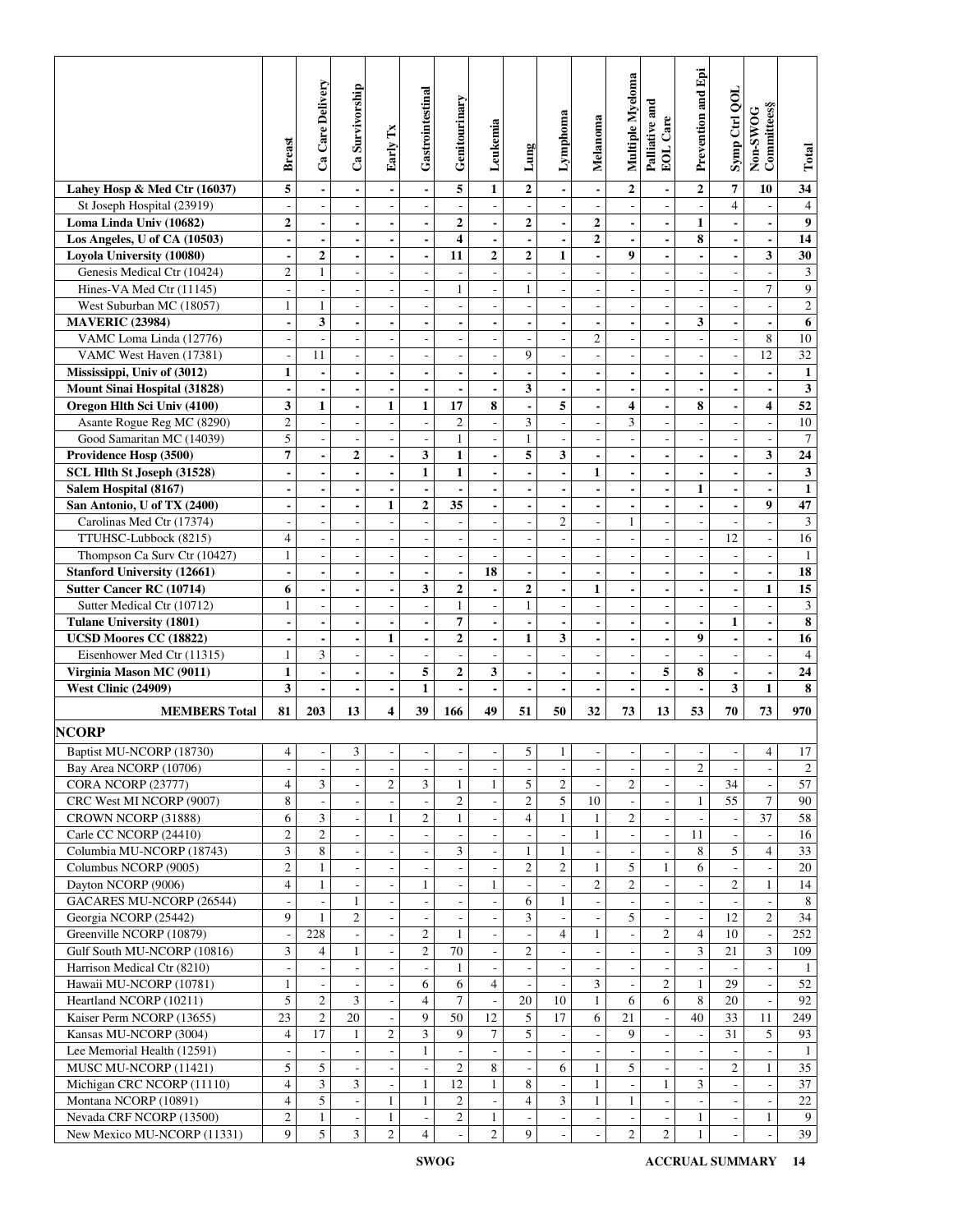|                                     | <b>Breast</b>  | Ca Care Delivery         | Ca Survivorship          | Early Tx                 | Gastrointestinal         | Genitourinary  | Leukemia       | Lung                     | Lymphoma                 | Melanoma                 | Multiple Myeloma         | Palliative and<br>EOL Care | Prevention and Epi       | Symp Ctrl QOL            | Non-SWOG<br>Committees§  | Total        |
|-------------------------------------|----------------|--------------------------|--------------------------|--------------------------|--------------------------|----------------|----------------|--------------------------|--------------------------|--------------------------|--------------------------|----------------------------|--------------------------|--------------------------|--------------------------|--------------|
| Northwell NCORP (32301)             |                |                          |                          |                          | 5                        | $\overline{2}$ |                | $\mathbf{1}$             |                          | $\overline{4}$           |                          |                            | $\overline{2}$           | $\overline{3}$           | $\mathbf{1}$             | 18           |
| Ozarks NCORP (10210)                | $\overline{4}$ | $\overline{a}$           | 3                        |                          | L,                       | 6              |                | 3                        | $\mathfrak{2}$           | $\mathbf{1}$             |                          |                            | 5                        | 6                        | L,                       | $30\,$       |
| PCRC NCORP (3007)                   | $\overline{7}$ | $\overline{4}$           |                          | $\mathbf{1}$             | 3                        | 6              |                | $\overline{3}$           | $\mathbf{1}$             |                          | $\overline{c}$           |                            |                          |                          | $\overline{\mathbf{4}}$  | 31           |
| Southeast COR NCORP (11108)         | 9              | $\overline{4}$           |                          |                          | $\mathbf{1}$             |                |                | $\overline{4}$           | 3                        |                          | 1                        |                            | 3                        | 159                      | 5                        | 189          |
| Upstate NCORP (10122)               | $\mathfrak{2}$ | $\mathbf{1}$             |                          |                          | $\mathbf{1}$             | 1              |                | $\overline{2}$           | 3                        |                          | 1                        |                            |                          | 57                       | ÷,                       | 68           |
| Western States NCORP (31507)        | $\mathbf{1}$   | 18                       |                          |                          | L,                       |                | 3              | L,                       |                          |                          |                          |                            |                          |                          | ÷.                       | 23           |
| Wisconsin NCORP (26010)             | $\mathfrak{2}$ | $\overline{\phantom{a}}$ | $\overline{\phantom{a}}$ | 1                        | 1                        | 4              |                | $\overline{2}$           | $\overline{4}$           | 3                        | 8                        | ÷,                         | 1                        | $\overline{\phantom{a}}$ |                          | 26           |
| <b>NCORP Total</b>                  | 127            | 318                      | 40                       | 11                       | 50                       | 189            | 40             | 96                       | 66                       | 37                       | 72                       | 14                         | 100                      | 479                      | 86                       | 1725         |
| <b>FOREIGN MEMBERS</b>              |                |                          |                          |                          |                          |                |                |                          |                          |                          |                          |                            |                          |                          |                          |              |
| GOCCHI (Chile)                      | $\overline{a}$ | $\overline{\phantom{a}}$ | $\overline{\phantom{a}}$ | $\overline{\phantom{a}}$ | $\overline{\phantom{a}}$ | $\overline{a}$ | $\overline{a}$ | $\overline{a}$           | $\overline{\phantom{a}}$ | $\overline{\phantom{a}}$ | $\overline{\phantom{a}}$ | ÷,                         | $\overline{\phantom{a}}$ | 1                        | $\overline{\phantom{a}}$ | $\mathbf{1}$ |
| INC, Bogota (Colombia)              | ÷,             | $\overline{a}$           |                          |                          | ÷,                       |                |                | $\overline{a}$           |                          |                          | $\overline{a}$           |                            |                          | 8                        | $\overline{a}$           | $\,8\,$      |
| INCan (Mexico)                      |                | $\overline{a}$           |                          |                          | L,                       |                |                | L,                       |                          |                          |                          |                            |                          | 60                       | L.                       | 60           |
| King Faisal - Riyadh (Saudi Arabia) | $\overline{a}$ | $\overline{\phantom{a}}$ | $\overline{\phantom{a}}$ |                          | $\overline{a}$           | ٠              |                | L,                       | 3                        |                          | ٠                        | $\overline{a}$             |                          |                          |                          | 3            |
| <b>FOREIGN MEMBERS Total</b>        | $\blacksquare$ | $\blacksquare$           | $\blacksquare$           |                          | $\blacksquare$           |                |                | $\overline{\phantom{a}}$ | 3                        |                          | $\overline{\phantom{a}}$ | ٠                          |                          | 69                       | ÷                        | 72           |
| <b>NON-SWOG</b>                     |                |                          |                          |                          |                          |                |                |                          |                          |                          |                          |                            |                          |                          |                          |              |
| <b>ALLIANCE</b>                     | 52             | $\mathbf{2}$             | $\overline{c}$           | 6                        | 59                       | 61             | 5              | 34                       | 54                       | 9                        | 70                       | 3                          | 28                       | 22                       | $\overline{\phantom{a}}$ | 407          |
| <b>CCTG</b>                         | 30             | $\bar{\phantom{a}}$      |                          |                          | $\overline{\phantom{a}}$ |                |                | $\mathbf{1}$             |                          |                          |                          |                            | 29                       |                          | $\overline{a}$           | 60           |
| COG                                 |                | $\overline{\phantom{a}}$ |                          |                          | ÷,                       |                |                | J.                       | 118                      |                          |                          |                            |                          |                          | $\overline{\phantom{a}}$ | 118          |
| <b>ECOG-ACRIN</b>                   | 33             | 8                        | $\overline{4}$           | $\overline{2}$           | 39                       | 69             | 4              | 26                       | 30                       | 21                       | 55                       | 1                          | 21                       | 61                       | $\overline{a}$           | 374          |
| <b>NRG</b>                          | 102            | 5                        | 6                        | $\overline{7}$           | 22                       | 76             |                | 32                       | 23                       | 22                       | 31                       | 17                         | 15                       | 62                       | $\overline{a}$           | 420          |
| <b>NON-SWOG Total</b>               | 217            | 15                       | 12                       | 15                       | 120                      | 206            | 9              | 93                       | 225                      | 52                       | 156                      | 21                         | 93                       | 145                      |                          | 1379         |
| <b>Grand Total</b>                  | 512            | 602                      | 76                       | 36                       | 280                      | 740            | 162            | 301                      | 451                      | 173                      | 358                      | 58                         | 292                      | 814                      | 264                      | 5119         |

§ Registrations to studies for which SWOG no longer has an active disease committee are grouped under "Non-SWOG Committees" (e.g. Brain, Sarcoma, Gynecology and Head and Neck).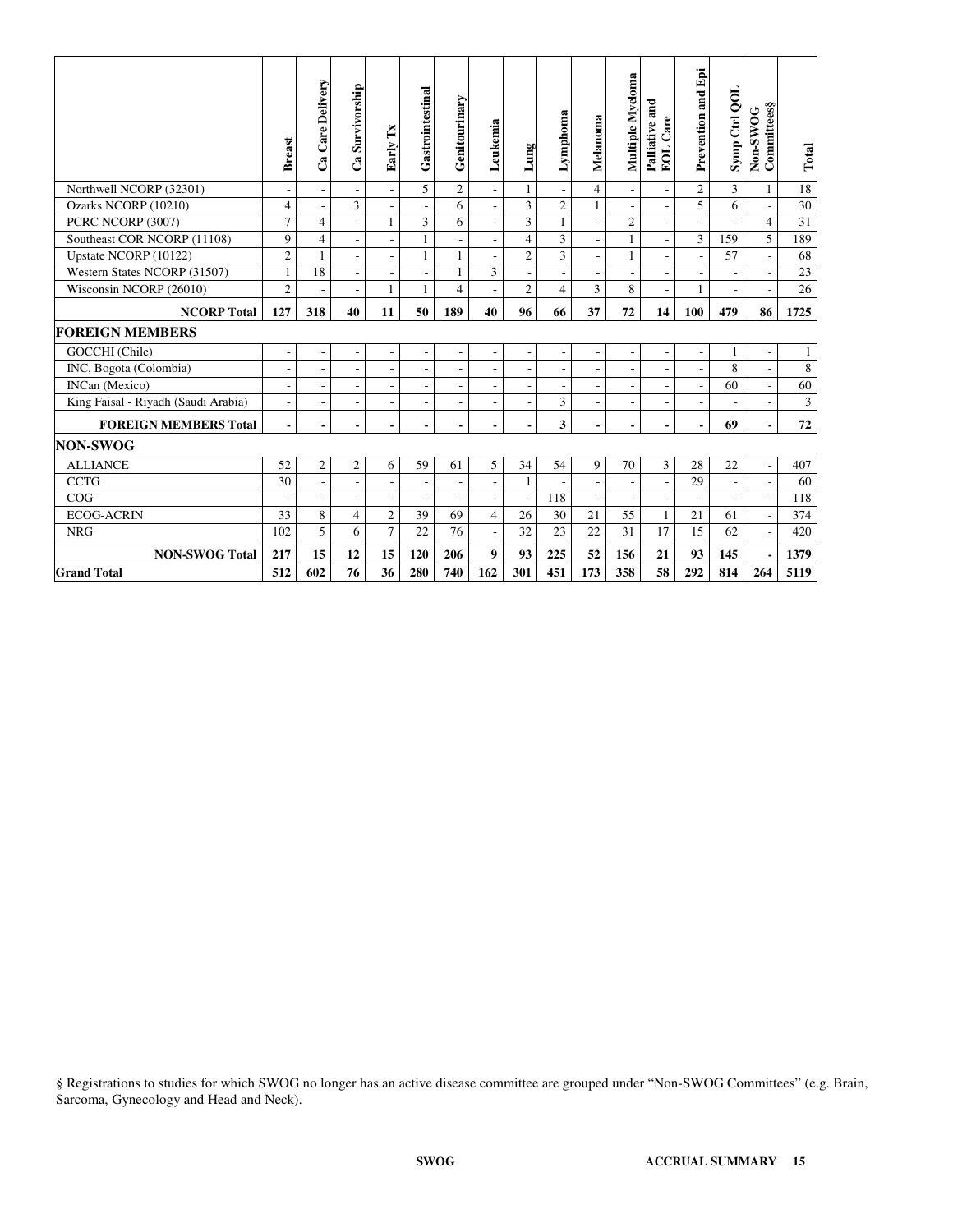### **SWOG Screen-Only\* Registrations to All Studies and Non-SWOG Screen-Only\* Registrations to SWOG Studies**



\* Registrations onto screening steps without subsequent randomizations onto a treatment trial (e.g. screen failures).

## **Number of Participants Being Followed on SWOG-Coordinated Trials by Committee**

Data as of July 26, 2021

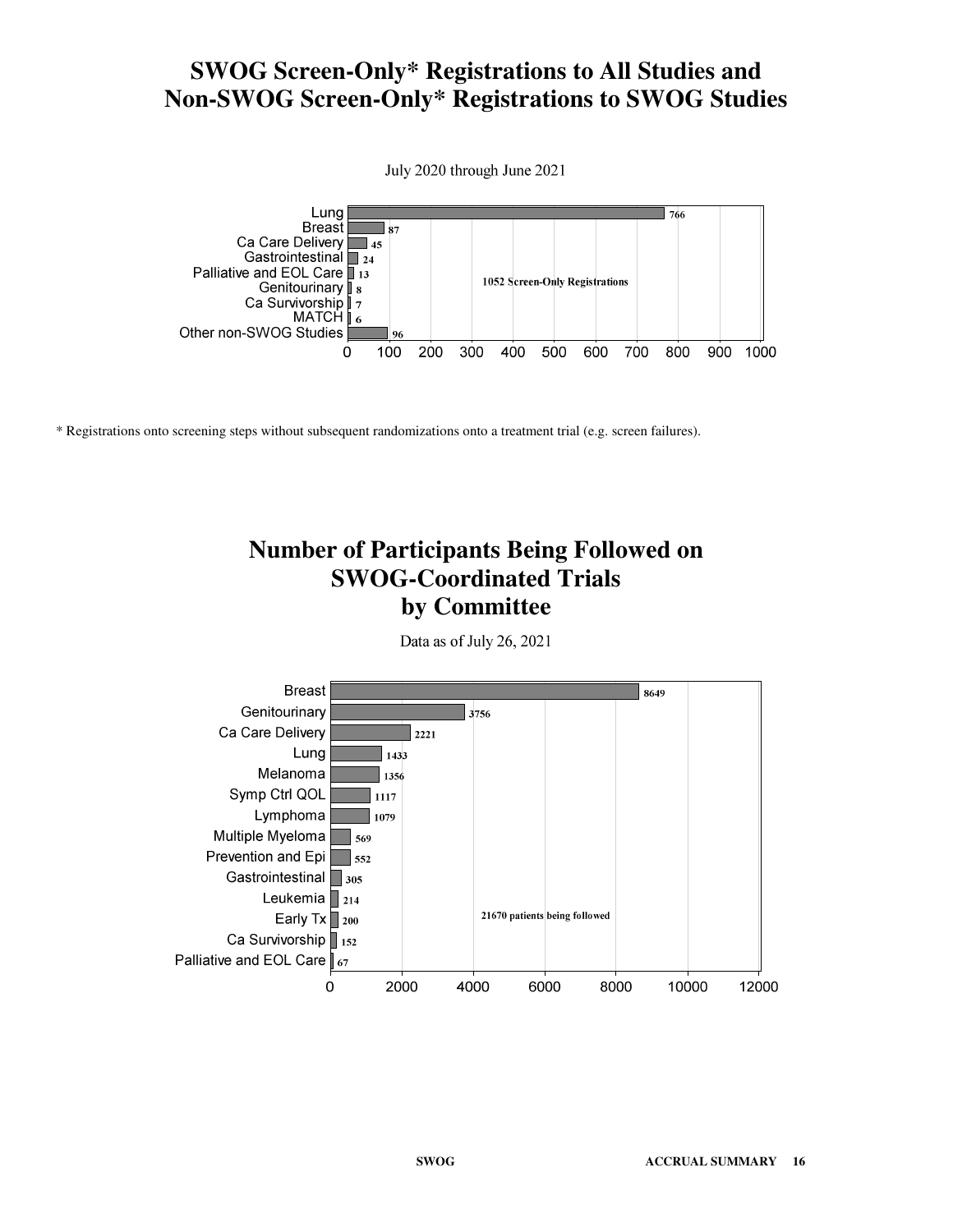# **Participant Characteristics**

# **Participants Registered to Any Network Trial July 2020 through June 2021 Registrations**

|                       | Phase I and II |       | <b>Phase III</b> |       | Other* |       |  |
|-----------------------|----------------|-------|------------------|-------|--------|-------|--|
| AGE                   |                |       |                  |       |        |       |  |
| Median                | 62             |       | 61               |       | 51     |       |  |
| <b>Upper Quartile</b> | 70             |       | 70               |       | 62     |       |  |
| Lower Quartile        | 54             |       | 49               |       | 40     |       |  |
| <b>SEX</b>            |                |       |                  |       |        |       |  |
| Males                 | 373            | 52%   | 1370             | 43%   | 289    | 23%   |  |
| Females               | 342            | 47%   | 1763             | 56%   | 732    | 59%   |  |
| Unknown               | 9              | 1%    | 29               | $1\%$ | 212    | 17%   |  |
| <b>ETHNICITY</b>      |                |       |                  |       |        |       |  |
| Hispanic              | 59             | 8%    | 249              | 8%    | 156    | 13%   |  |
| Non-Hispanic          | 637            | 88%   | 2793             | 88%   | 1040   | 84%   |  |
| Unknown               | 28             | 4%    | 120              | 4%    | 37     | 3%    |  |
| <b>RACE</b>           |                |       |                  |       |        |       |  |
| White                 | 590            | 81%   | 2486             | 79%   | 911    | 74%   |  |
| <b>Black</b>          | 55             | 8%    | 379              | 12%   | 116    | 9%    |  |
| Asian                 | 26             | 4%    | 82               | 3%    | 44     | 4%    |  |
| Pacific Islander      | 1              | $0\%$ | 7                | $0\%$ | 17     | 1%    |  |
| Native                | $\overline{4}$ | $1\%$ | 12               | $0\%$ | 6      | $0\%$ |  |
| Multi-Racial          | $\overline{2}$ | $0\%$ | 10               | $0\%$ | 7      | 1%    |  |
| Unknown               | 46             | 6%    | 186              | 6%    | 132    | 11%   |  |

\*Study Tye of "Other" includes those primarily under the NCORP Research Base.

# **Participants Registered to Any Network Trial July 2017 through June 2021 Registrations July 2017 through June 2021 Registrations**

|                       | <b>Jul 2017</b><br><b>Jun 2018</b> |       | <b>Jul 2018</b><br><b>Jun 2019</b> |       | <b>Jul 2019</b><br><b>Jun 2020</b> |       | <b>Jul 2020</b><br><b>Jun 2021</b> |        |
|-----------------------|------------------------------------|-------|------------------------------------|-------|------------------------------------|-------|------------------------------------|--------|
| AGE                   |                                    |       |                                    |       |                                    |       |                                    |        |
| Median                | 59                                 |       | 61                                 |       | 62                                 |       | 59                                 |        |
| <b>Upper Quartile</b> | 68                                 |       | 70                                 |       | 70                                 |       | 68                                 |        |
| Lower Quartile        | 50                                 |       | 51                                 |       | 51                                 |       | 47                                 |        |
| <b>SEX</b>            |                                    |       |                                    |       |                                    |       |                                    |        |
| Males                 | 1514                               | 32%   | 1429                               | 31%   | 1671                               | 37%   | 2032                               | 40%    |
| Females               | 3235                               | 68%   | 3109                               | 68%   | 2804                               | 63%   | 2837                               | 55%    |
| Unknown               | $\boldsymbol{0}$                   | $0\%$ | 34                                 | $1\%$ | 4                                  | $0\%$ | 250                                | $5\%$  |
| <b>ETHNICITY</b>      |                                    |       |                                    |       |                                    |       |                                    |        |
| Hispanic              | 397                                | 8%    | 422                                | $9\%$ | 345                                | 8%    | 464                                | 9%     |
| Non-Hispanic          | 4143                               | 87%   | 3998                               | 87%   | 4008                               | 89%   | 4470                               | 87%    |
| Unknown               | 209                                | 4%    | 152                                | 3%    | 126                                | 3%    | 185                                | $4\%$  |
| <b>RACE</b>           |                                    |       |                                    |       |                                    |       |                                    |        |
| White                 | 3761                               | 79%   | 3724                               | 81%   | 3546                               | 79%   | 3987                               | 78%    |
| <b>Black</b>          | 460                                | 10%   | 420                                | 9%    | 564                                | 13%   | 550                                | $11\%$ |
| Asian                 | 150                                | 3%    | 143                                | 3%    | 137                                | 3%    | 152                                | 3%     |
| Pacific Islander      | 16                                 | $0\%$ | 18                                 | $0\%$ | 13                                 | $0\%$ | 25                                 | $0\%$  |
| Native                | 26                                 | $1\%$ | 17                                 | $0\%$ | 20                                 | $0\%$ | 22                                 | $0\%$  |
| Multi-Racial          | 18                                 | $0\%$ | 13                                 | $0\%$ | 18                                 | $0\%$ | 19                                 | $0\%$  |
| Unknown               | 318                                | 7%    | 237                                | 5%    | 181                                | 4%    | 364                                | $7\%$  |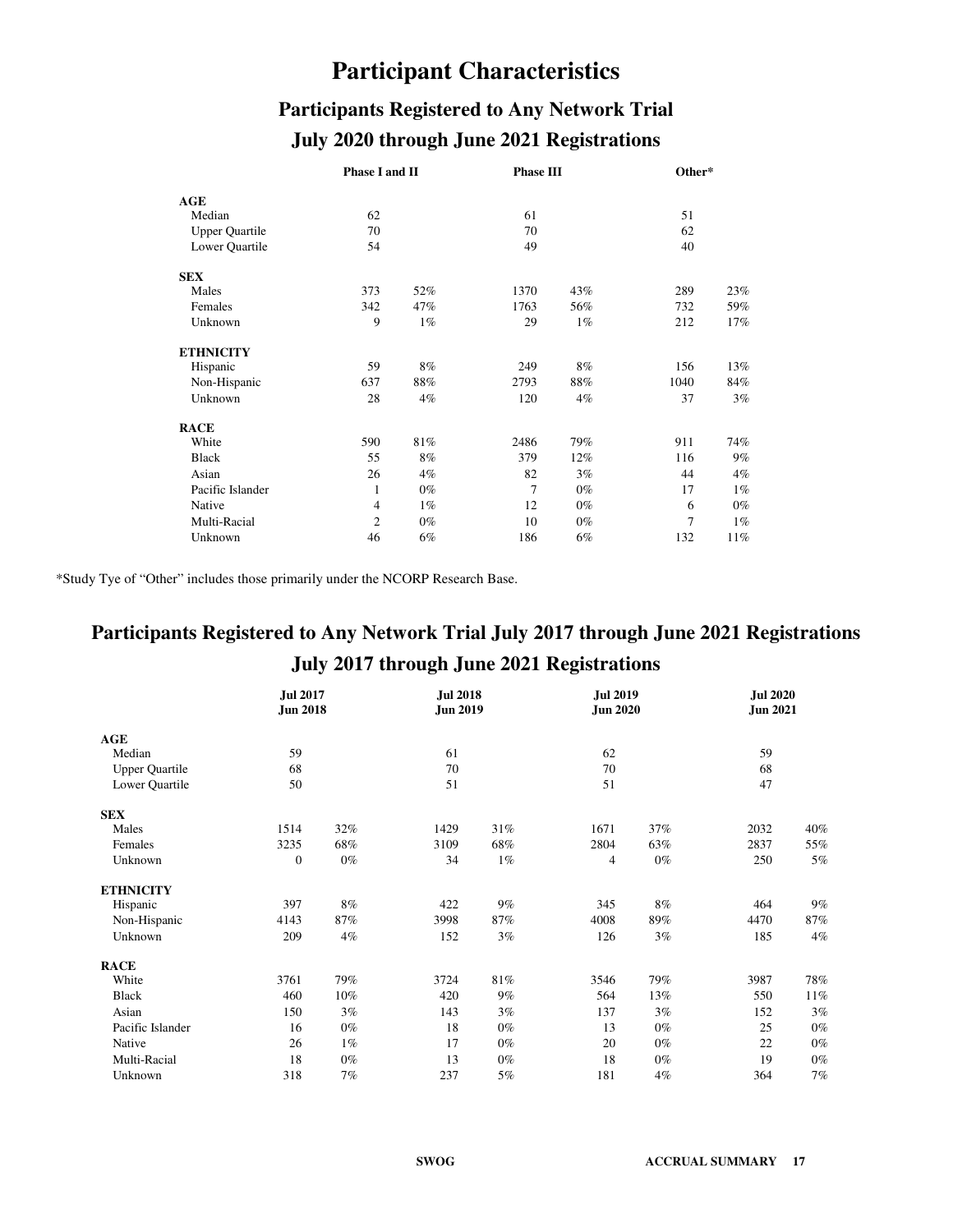